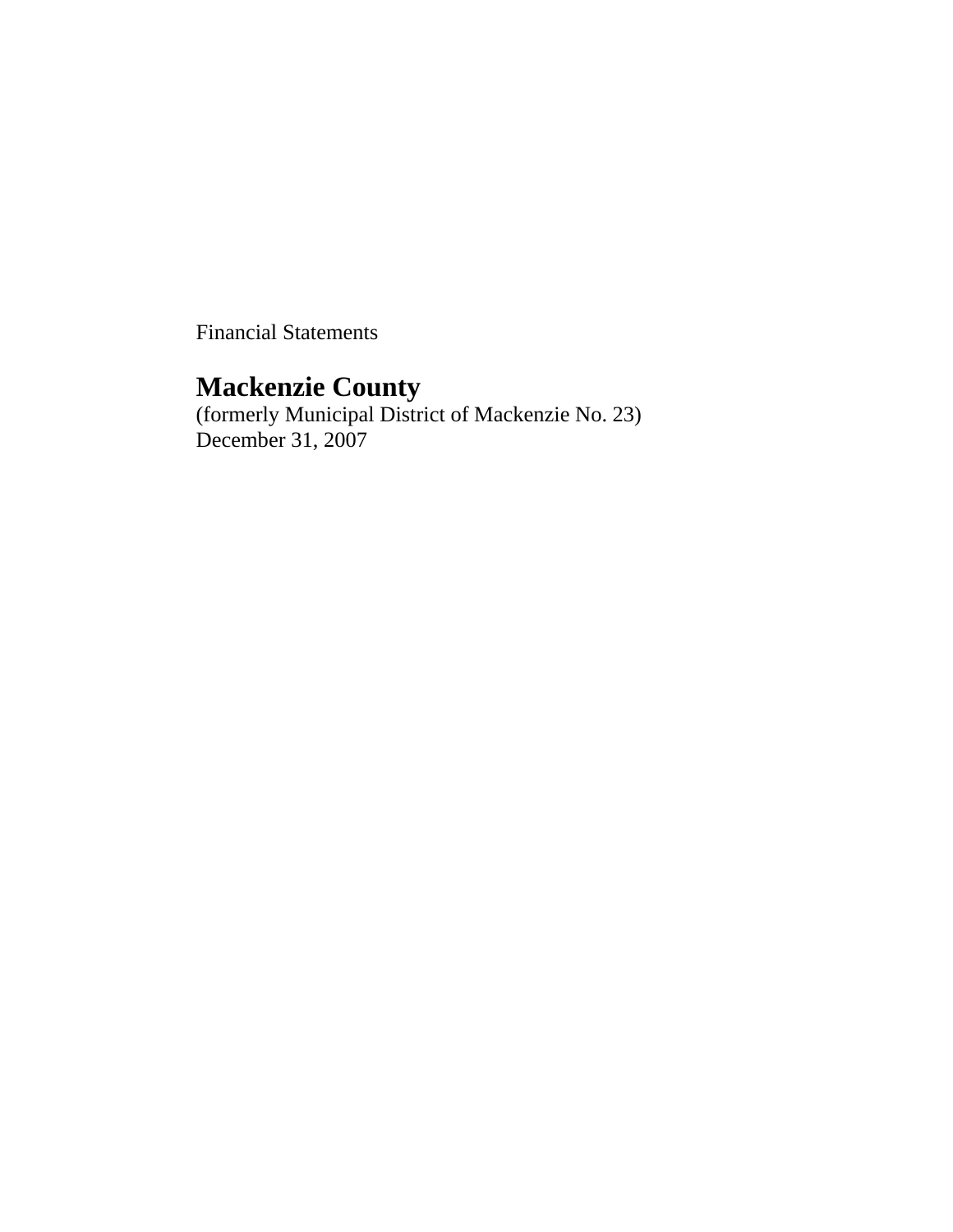## **AUDITORS' REPORT**

To the Members of Council of **Mackenzie County** 

We have audited the statement of financial position of **Mackenzie County**  (formerly Municipal District of Mackenzie No. 23) as at December 31, 2007 and the statements of financial activities and changes in fund balances and changes in financial position for the year then ended. These financial statements are the responsibility of the County's administration. Our responsibility is to express an opinion on these financial statements based on our audit.

We conducted our audit in accordance with Canadian generally accepted auditing standards. Those standards require that we plan and perform an audit to obtain reasonable assurance whether the financial statements are free of material misstatement. An audit includes examining, on a test basis, evidence supporting the amounts and disclosures in the financial statements. An audit also includes assessing the accounting principles used and significant estimates made by the County's administration, as well as evaluating the overall financial statement presentation.

In our opinion, these financial statements present fairly, in all material respects, the financial position of **Mackenzie County** as at December 31, 2007 and the results of its financial activities and its changes in financial position for the year then ended in accordance with Canadian generally accepted accounting principles.

Ernst + Young LLP

Edmonton, Canada,

March 21, 2008. Chartered Accountants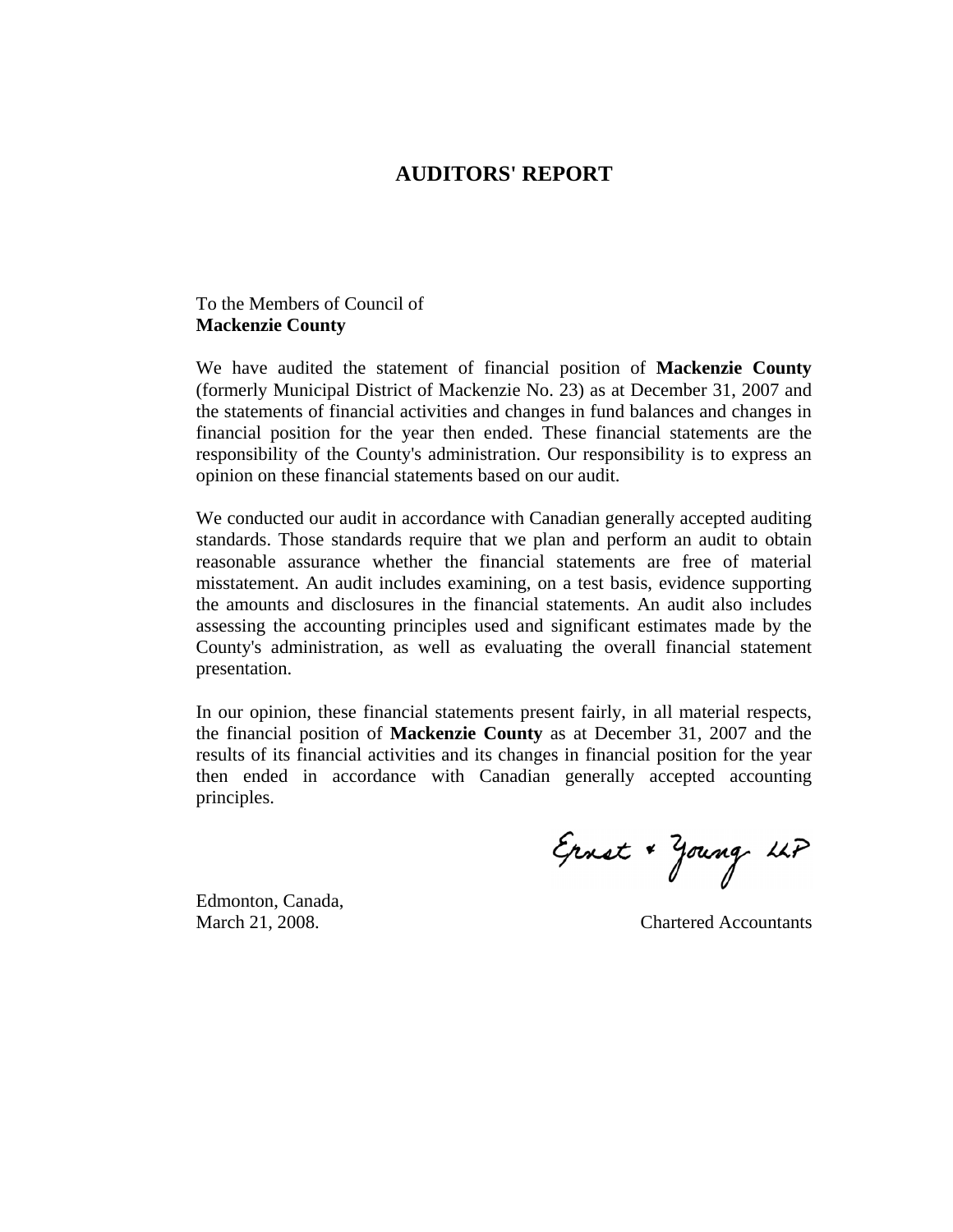## **Mackenzie County Statement 1**

(formerly Municipal District of Mackenzie No. 23)

# **STATEMENT OF FINANCIAL POSITION**

As at December 31

|                                                                 | 2007        | 2006        |
|-----------------------------------------------------------------|-------------|-------------|
|                                                                 | \$          | \$          |
| <b>ASSETS</b>                                                   |             |             |
| <b>Financial assets</b>                                         |             |             |
| Cash and cash equivalents [note 2]                              | 18,267,384  | 16,069,904  |
| Trust asset                                                     | 19,630      | 17,968      |
| Taxes receivable [note 3]                                       | 512,550     | 341,263     |
| Grants and other accounts receivable                            | 5,213,479   | 1,283,736   |
| Land held for resale                                            | 81,615      | 81,615      |
| Prepaid expenses                                                | 191,193     | 84,405      |
|                                                                 | 24,285,851  | 17,878,891  |
|                                                                 |             |             |
| <b>Physical assets</b>                                          |             |             |
| Inventories [note 4]                                            | 1,734,389   | 1,048,717   |
| Land, structures and equipment [note 5]                         | 93,666,604  | 86,134,862  |
|                                                                 | 95,400,993  | 87,183,579  |
|                                                                 | 119,686,844 | 105,062,470 |
| <b>LIABILITIES AND MUNICIPAL POSITION</b><br><b>Liabilities</b> |             |             |
| Accounts payable and accrued liabilities [note 6]               | 5,028,108   | 4,347,424   |
| <b>Trust liability</b>                                          | 19,630      | 17,968      |
| Deposit liabilities [note 7]                                    | 52,731      | 50,209      |
| Deferred revenue [note 8]                                       | 4,579,390   | 1,139,590   |
| Long-term debt [note 9]                                         | 6,634,864   | 7,203,745   |
|                                                                 | 16,314,723  | 12,758,936  |
| <b>Contingencies</b> [note 10]                                  |             |             |
| <b>Municipal position</b>                                       |             |             |
| Fund balances -                                                 |             |             |
| Operating fund [Schedule 1]                                     | 735,307     | 685,307     |
| Capital fund [Schedule 2]                                       |             |             |
| Reserve fund [Schedule 3]                                       | 13,870,685  | 11,638,393  |
|                                                                 | 14,605,992  | 12,323,700  |
| Equity in physical assets                                       | 88,766,129  | 79,979,834  |
|                                                                 | 103,372,121 | 92,303,534  |
|                                                                 | 119,686,844 | 105,062,470 |
|                                                                 |             |             |

*See accompanying notes*

On behalf of the Board: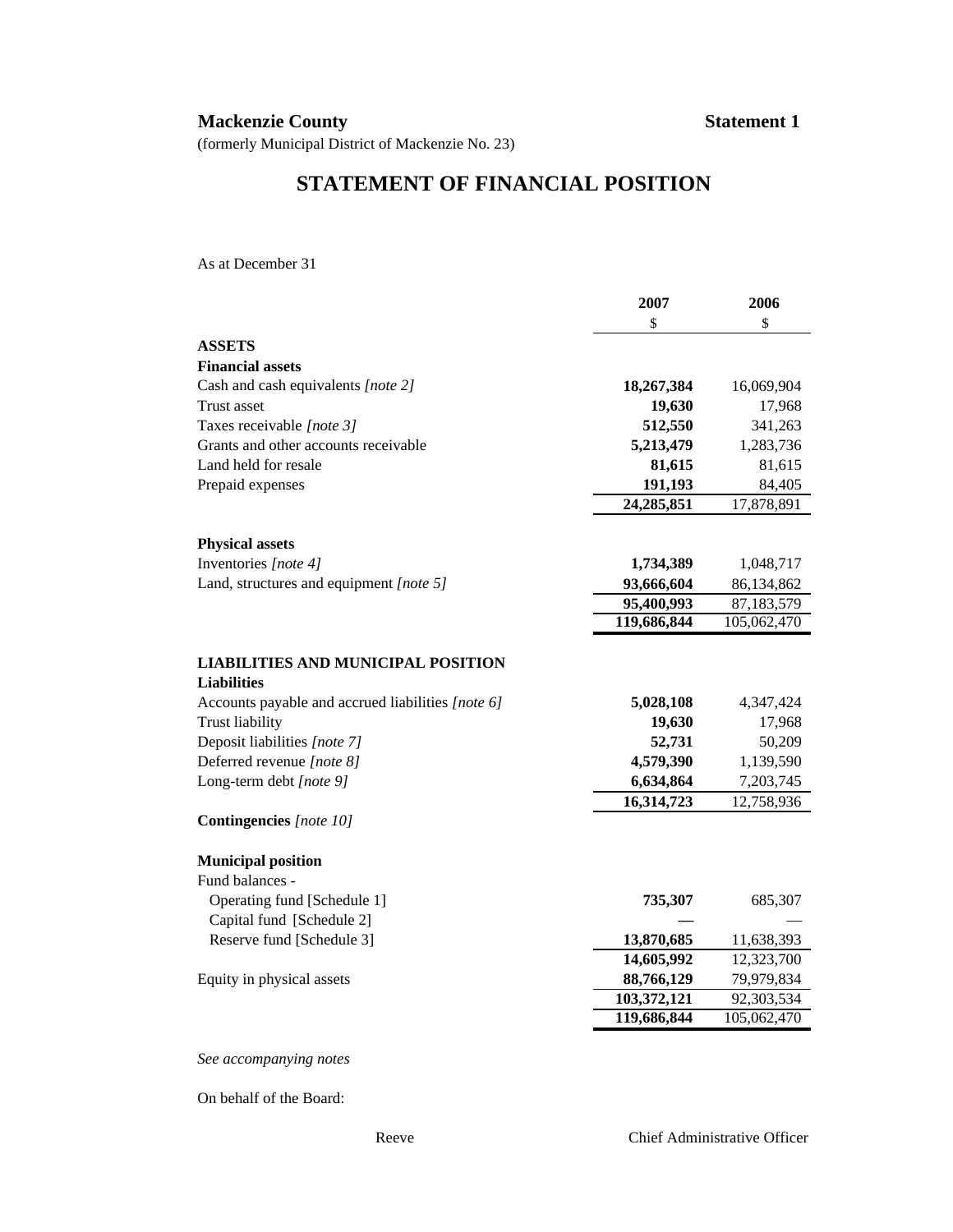# **STATEMENT OF FINANCIAL ACTIVITIES AND CHANGES IN FUND BALANCES**

Year ended December 31

|                                           | <b>Budget</b>  | 2007       | 2006       |
|-------------------------------------------|----------------|------------|------------|
|                                           | \$             | \$         | \$         |
|                                           | [note 14]      |            |            |
| <b>REVENUES</b>                           |                |            |            |
| Property taxes                            | 30,677,917     | 30,697,228 | 26,477,770 |
| Less: Education requisition               | 7,008,894      | 7,008,894  | 6,776,568  |
| Lodge requisition                         | 612,105        | 612,105    | 436,896    |
| Net municipal property taxes [Schedule 4] | 23,056,918     | 23,076,229 | 19,264,306 |
| User fees and sales of goods              | 2,117,194      | 2,101,816  | 2,024,028  |
| Government transfers [Schedule 5]         | 24,045,300     | 6,297,018  | 5,265,547  |
| Investment income                         | 200,000        | 939,387    | 588,519    |
| Penalties and costs on taxes              | 100,000        | 93,221     | 110,565    |
| Licenses, permits and fines               | 110,500        | 139,908    | 166,686    |
| Rentals                                   | 39,000         | 32,330     | 42,990     |
| Development levies                        |                | 85,592     | 125,521    |
| Other                                     | 341,600        | 586,143    | 509,676    |
| Proceeds on sale of physical assets       | 478,000        | 880,506    | 19,399     |
| <b>Total revenues</b>                     | 50,488,512     | 34,232,150 | 28,117,237 |
|                                           |                |            |            |
| <b>EXPENDITURES</b> [Schedule 6]          |                |            |            |
| Operating                                 |                |            |            |
| Legislative                               | 410,735        | 450,270    | 384,271    |
| Administration                            | 3,642,333      | 3,390,482  | 2,905,514  |
| Protective services                       | 3,088,109      | 2,712,108  | 2,674,787  |
| Transportation                            | 12,450,059     | 9,639,078  | 7,291,119  |
| Environmental use and protection          | 2,846,355      | 2,636,108  | 2,350,536  |
| Public health and welfare                 | 476,965        | 591,129    | 430,821    |
| Planning and development                  | 2,471,011      | 1,464,866  | 1,567,658  |
| Recreation and culture                    | 1,267,463      | 1,092,412  | 1,012,374  |
| <b>Total operating expenditures</b>       | 26,653,030     | 21,976,453 | 18,617,080 |
| Capital                                   |                |            |            |
| Administration                            | 1,914,050      | 116,424    | 503,345    |
| Protective services                       | 686,663        | 216,259    | 963,669    |
| Transportation                            | 11,060,430     | 4,902,143  | 2,550,100  |
| Environmental use and protection          | 22,183,933     | 4,093,279  | 1,631,532  |
| Recreation and culture                    | 116,000        | 76,419     | 64,396     |
| <b>Total capital expenditures</b>         | 35,961,076     | 9,404,524  | 5,713,042  |
| <b>Total expenditures</b>                 | 62,614,106     | 31,380,977 | 24,330,122 |
|                                           |                |            |            |
| Surplus (deficiency) of revenues          |                |            |            |
| over expenditures                         | (12, 125, 594) | 2,851,173  | 3,787,115  |
| Increase in long-term debt                | 5, 141, 177    | 408,702    | 370,000    |
| Long-term debt repayment                  | (958, 221)     | (977, 583) | (886, 343) |
| <b>Changes in fund balances</b>           | (7,942,638)    | 2,282,292  | 3,270,772  |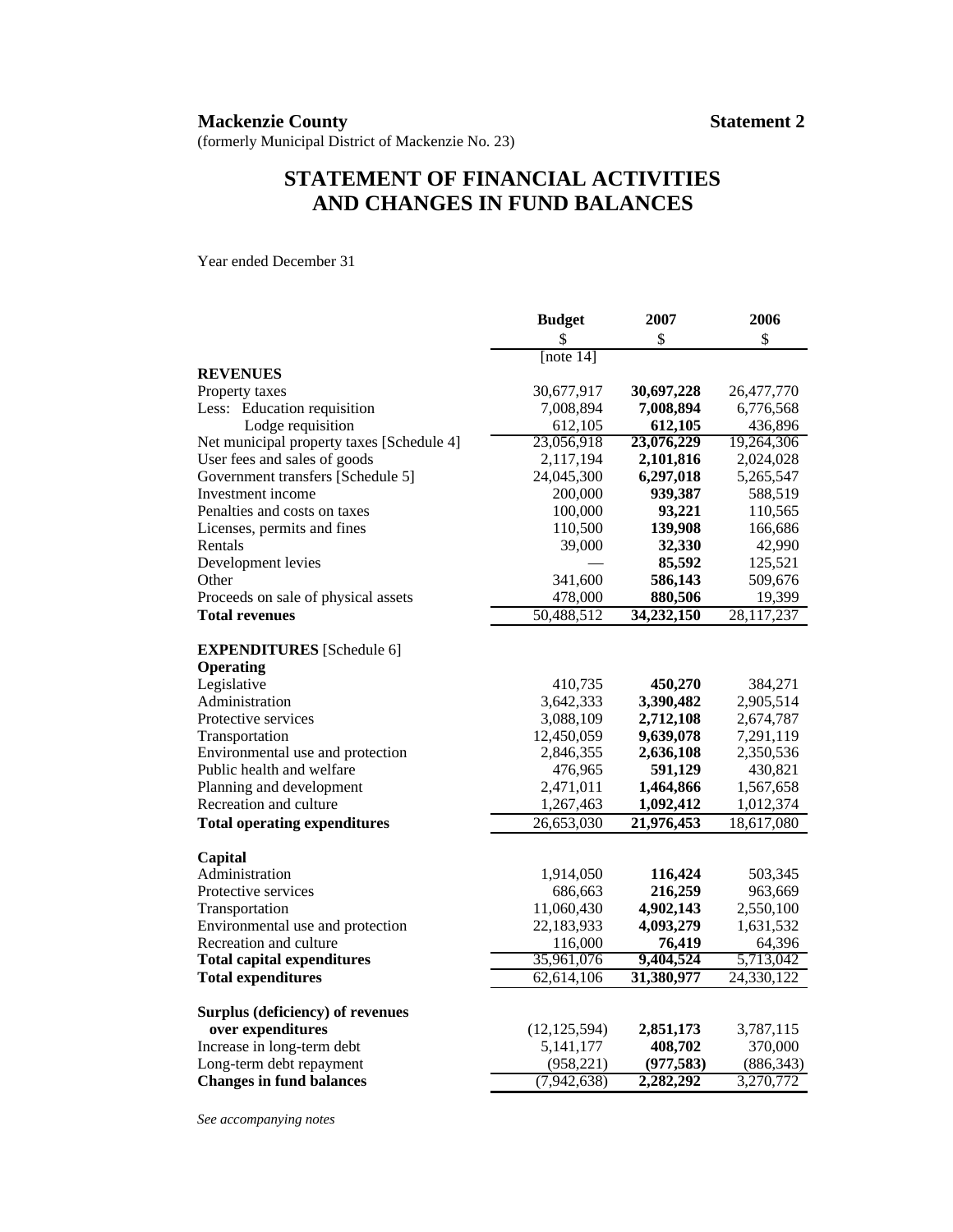### **Mackenzie County Statement 3**

(formerly Municipal District of Mackenzie No. 23)

# **STATEMENT OF CHANGES IN FINANCIAL POSITION**

Year ended December 31

|                                                      | 2007        | 2006       |
|------------------------------------------------------|-------------|------------|
|                                                      | \$          | \$         |
| <b>CASH FLOWS FROM OPERATING ACTIVITIES</b>          |             |            |
| Surplus of revenues over expenditures                | 2,851,173   | 3,787,115  |
| Change in operating assets and liabilities:          |             |            |
| Decrease (increase) in taxes receivable              | (171, 287)  | 47,928     |
| Decrease (increase) in grants and other              |             |            |
| accounts receivable                                  | (3,929,743) | 685,188    |
| Decrease (increase) in prepaid expenses              | (106, 788)  | 72,977     |
| Decrease in land held for resale                     |             | 17,258     |
| Increase in accounts payable and accrued liabilities | 680,684     | 1,138,425  |
| Increase in deposit liabilities                      | 2,522       | 3,980      |
| Increase (decrease) in deferred revenue              | 3,439,800   | (722, 503) |
|                                                      | 2,766,361   | 5,030,368  |
| <b>CASH FLOWS FROM FINANCING ACTIVITIES</b>          |             |            |
| Increase in long-term debt                           | 408,702     | 370,000    |
| Long-term debt repayment                             | (977, 583)  | (886, 343) |
|                                                      | (568, 881)  | (516, 343) |
|                                                      |             |            |
| Increase in cash and cash equivalents                | 2,197,480   | 4,514,025  |
| Cash and cash equivalents, beginning of the year     | 16,069,904  | 11,555,879 |
| Cash and cash equivalents, end of the year           | 18,267,384  | 16,069,904 |
|                                                      |             |            |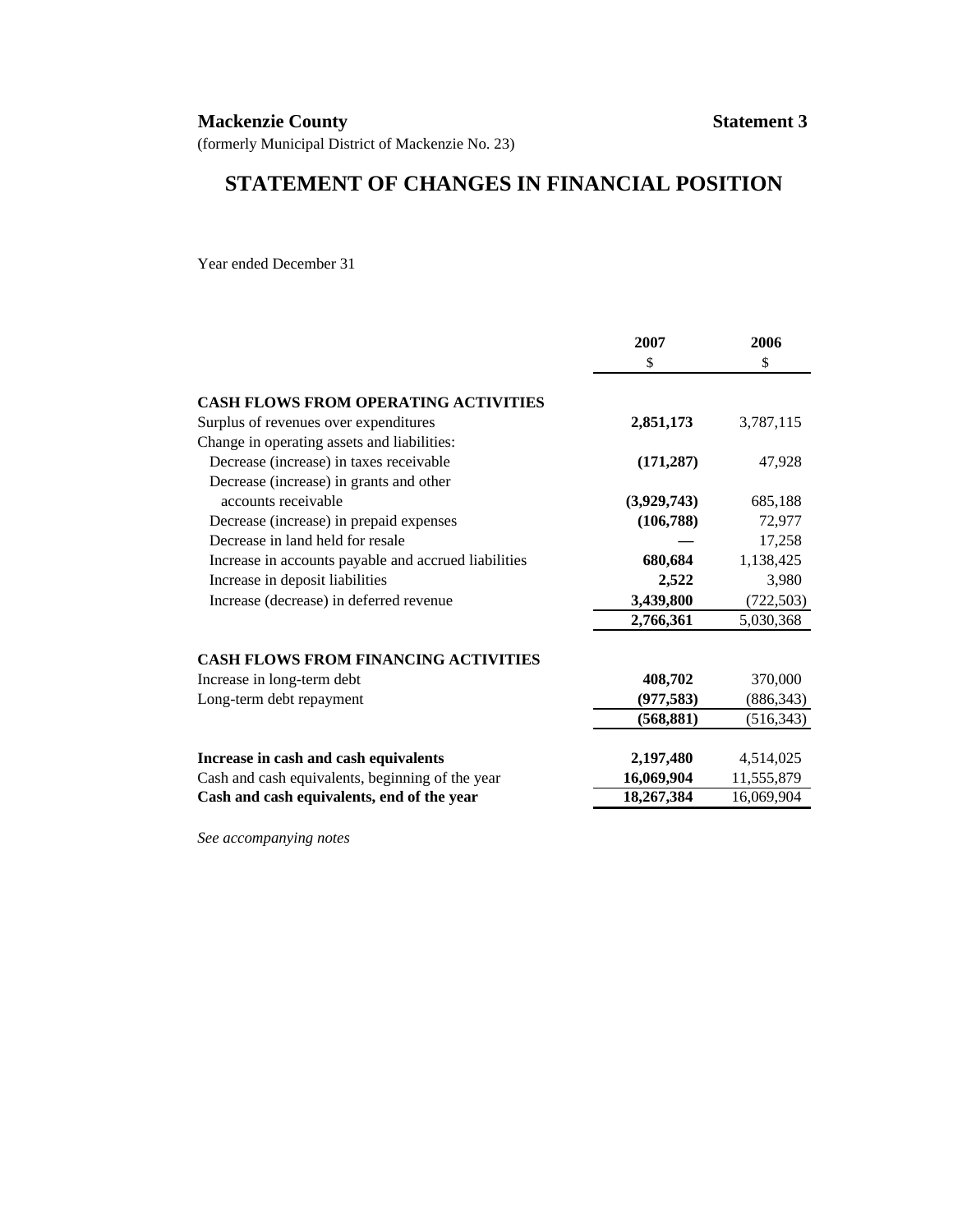# **SCHEDULE OF OPERATING FUND ACTIVITIES AND CHANGE IN FUND BALANCE**

Year ended December 31

|                                             | <b>Budget</b> | 2007          | 2006        |
|---------------------------------------------|---------------|---------------|-------------|
|                                             | \$            | \$            | \$          |
|                                             | [note $14$ ]  |               |             |
| <b>Revenues</b>                             |               |               |             |
| Net municipal property taxes [Schedule 4]   | 23,056,918    | 23,076,229    | 19,264,306  |
| User fees and sales of goods                | 2,117,194     | 2,101,816     | 2,024,028   |
| Government transfers                        | 3,292,044     | 1,657,167     | 2,873,442   |
| Investment income                           | 200,000       | 933,806       | 588,519     |
| Penalties and costs on taxes                | 100,000       | 93,221        | 110,565     |
| Licenses, permits and fines                 | 110,500       | 139,908       | 166,686     |
| Rentals                                     | 39,000        | 32,330        | 42,990      |
| Other                                       | 296,600       | 558,384       | 501,762     |
|                                             | 29,212,256    | 28,592,861    | 25,572,298  |
|                                             |               |               |             |
| <b>Expenditures</b>                         |               |               |             |
| Legislative                                 | 410,735       | 450,270       | 384,271     |
| Administration                              | 3,642,333     | 3,390,482     | 2,905,514   |
| Protective services                         | 3,088,109     | 2,712,108     | 2,674,787   |
| Transportation                              | 12,450,059    | 9,639,078     | 7,291,119   |
| Environmental use and protection            | 2,846,355     | 2,636,108     | 2,350,536   |
| Public health and welfare                   | 476,965       | 591,129       | 430,821     |
| Planning and development                    | 2,471,011     | 1,464,866     | 1,567,658   |
| Recreation and culture                      | 1,267,463     | 1,092,412     | 1,012,374   |
|                                             | 26,653,030    | 21,976,453    | 18,617,080  |
|                                             |               |               |             |
| <b>Excess of revenues over expenditures</b> | 2,559,226     | 6,616,408     | 6,955,218   |
| Net interfund transfers:                    |               |               |             |
| To capital fund [Schedule 2]                | (669, 830)    | (634, 492)    | (550, 304)  |
| To reserve fund [Schedule 3]                | (931, 175)    | (4,954,333)   | (5,468,571) |
| Long-term debt repayment                    | (958, 221)    | (977, 583)    | (886, 343)  |
|                                             | (2,559,226)   | (6, 566, 408) | (6,905,218) |
|                                             |               |               |             |
| <b>Change in fund balance</b>               |               | 50,000        | 50,000      |
| Operating fund, opening balance             | 685,307       | 685,307       | 635,307     |
| <b>Operating fund, closing balance</b>      | 685,307       | 735,307       | 685,307     |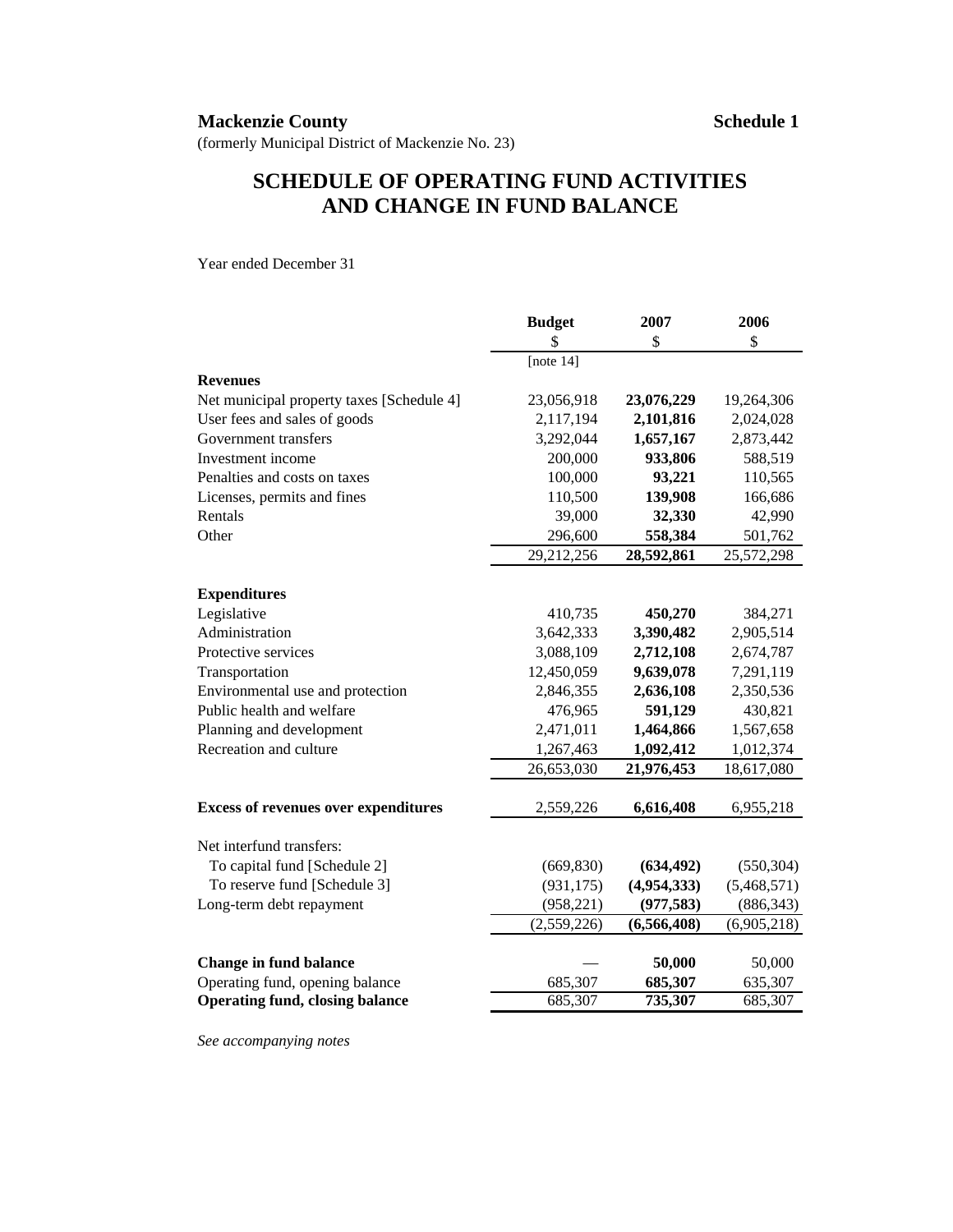# **SCHEDULE OF CAPITAL FUND ACTIVITIES AND CHANGE IN FUND BALANCE**

Year ended December 31

|                                          | <b>Budget</b>  | 2007        | 2006        |
|------------------------------------------|----------------|-------------|-------------|
|                                          | \$             | \$          | \$          |
|                                          | [note $14$ ]   |             |             |
| <b>Revenues</b>                          |                |             |             |
| Government transfers                     | 20,753,256     | 4,639,851   | 2,392,105   |
| Investment income                        |                | 5,581       |             |
| Development levies                       |                | 85,592      | 125,521     |
| Proceeds on sale of physical assets      | 478,000        | 880,506     | 19,399      |
| Other                                    | 45,000         | 27,759      | 7,914       |
|                                          | 21,276,256     | 5,639,289   | 2,544,939   |
| <b>Expenditures</b>                      |                |             |             |
| Administration                           | 1,914,050      | 116,424     | 503,345     |
| Protective services                      | 686,663        | 216,259     | 963,669     |
| Transportation                           | 11,060,430     | 4,902,143   | 2,550,100   |
| Environmental use and protection         | 22,183,933     | 4,093,279   | 1,631,532   |
| Recreation and culture                   | 116,000        | 76,419      | 64,396      |
|                                          | 35,961,076     | 9,404,524   | 5,713,042   |
| Deficiency of revenues over expenditures | (14, 684, 820) | (3,765,235) | (3,168,103) |
| Net interfund transfers:                 |                |             |             |
| From reserve fund [Schedule 3]           | 8,873,813      | 2,722,041   | 2,247,799   |
| From operating fund [Schedule 1]         | 669,830        | 634,492     | 550,304     |
| Increase in long-term debt               | 5, 141, 177    | 408,702     | 370,000     |
|                                          | 14,684,820     | 3,765,235   | 3,168,103   |
| <b>Change in fund balance</b>            |                |             |             |
| Capital fund, opening balance            |                |             |             |
| Capital fund, closing balance            |                |             |             |
|                                          |                |             |             |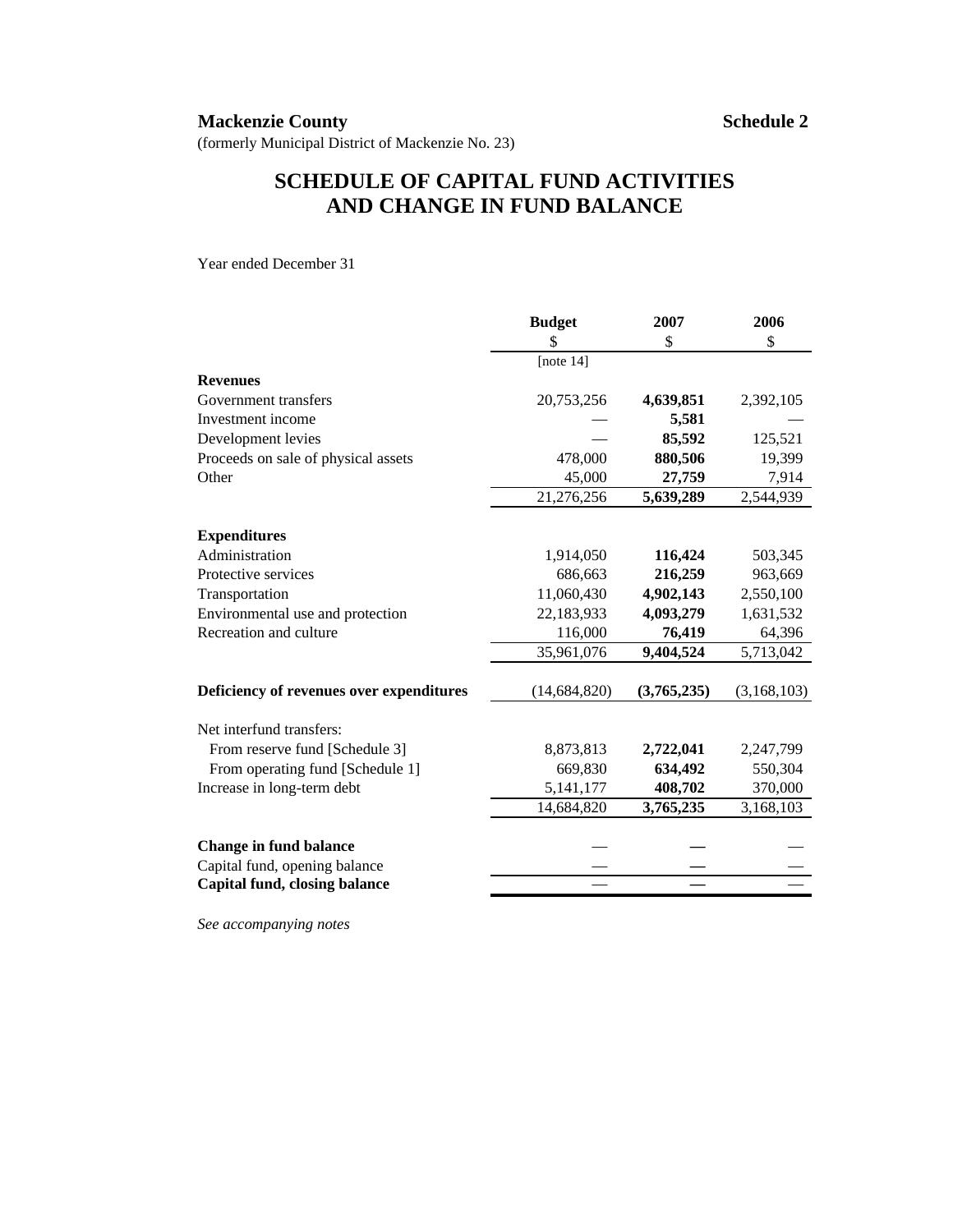# **SCHEDULE OF RESERVE FUND ACTIVITIES AND CHANGE IN FUND BALANCE**

Year ended December 31

|                                           | <b>Budget</b> | 2007        | 2006        |
|-------------------------------------------|---------------|-------------|-------------|
|                                           | \$            | \$          | \$          |
|                                           | [note $14$ ]  |             |             |
| Net interfund transfers:                  |               |             |             |
| Transfers from operating fund [Schedule1] | 931,175       | 4,954,333   | 5,468,571   |
| Transfers to capital fund [Schedule 2]    | (8,873,813)   | (2,722,041) | (2,247,799) |
| <b>Change in fund balance</b>             | (7,942,638)   | 2,232,292   | 3,220,772   |
| Reserve fund, opening balance             | 11,638,393    | 11,638,393  | 8,417,621   |
| Reserve fund, closing balance [note 11]   | 3,695,755     | 13,870,685  | 11,638,393  |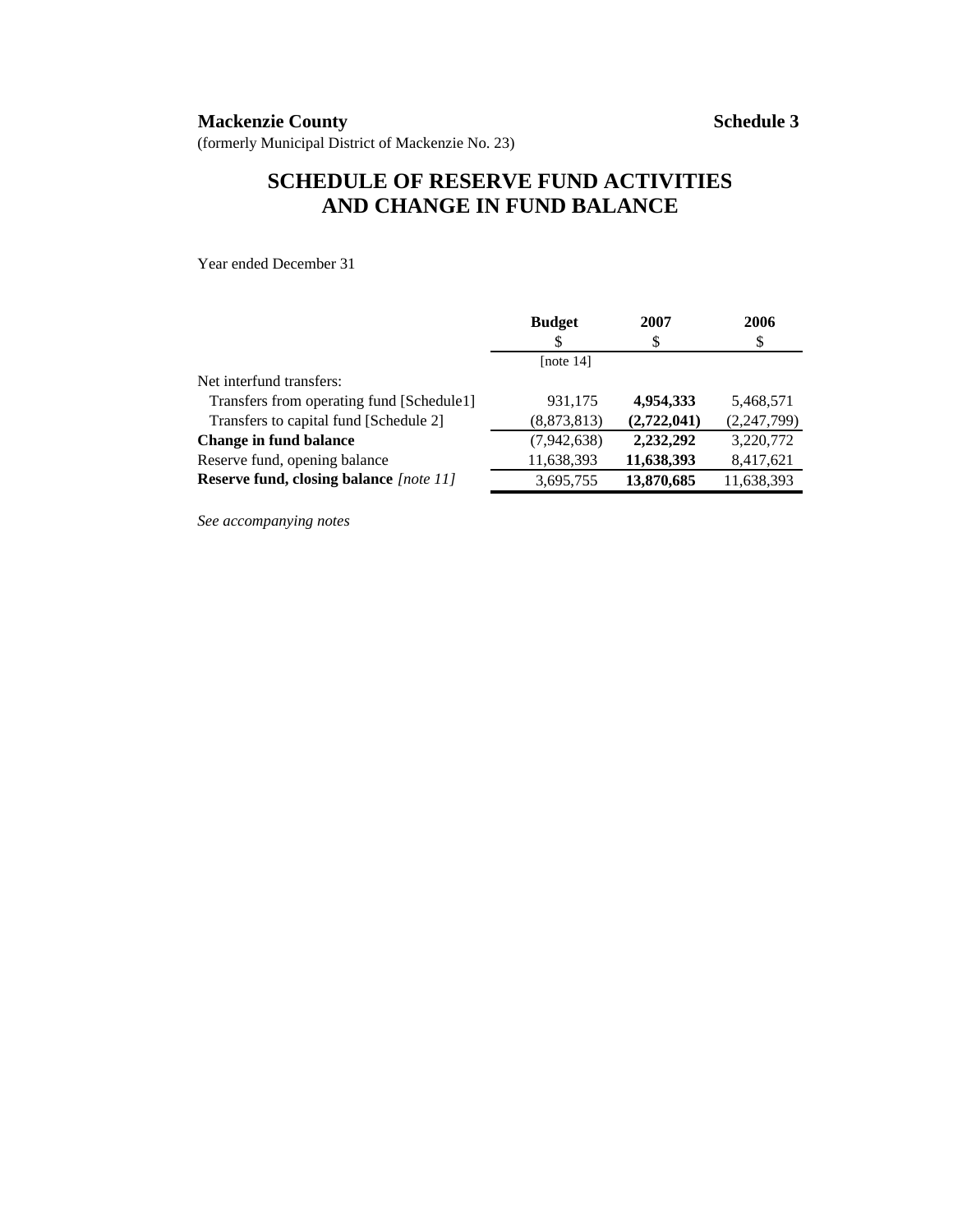### **Mackenzie County Schedule 4**

(formerly Municipal District of Mackenzie No. 23)

# **SCHEDULE OF NET MUNICIPAL PROPERTY TAXES**

Year ended December 31

|                                       | <b>Budget</b> | 2007       | 2006       |
|---------------------------------------|---------------|------------|------------|
|                                       | \$            | \$         | \$         |
|                                       | [note $14$ ]  |            |            |
| <b>LEVIES</b>                         |               |            |            |
| Residential land and improvements     | 3,343,011     | 3,335,655  | 2,926,440  |
| Non-residential land and improvements | 26,574,292    | 26,603,960 | 22,855,744 |
| Farmland                              | 384,197       | 384,195    | 399,096    |
| Federal grants in lieu of taxes       | 43,256        | 16,053     | 17,246     |
| Provincial grants in lieu of taxes    | 37,091        | 74,478     | 36,278     |
| Special assessments and local         |               |            |            |
| improvement taxes                     | 296,070       | 282,886    | 242,966    |
| Total taxes and grants in lieu        | 30,677,917    | 30,697,227 | 26,477,770 |
| <b>REQUISITIONS</b>                   |               |            |            |
| Alberta School Foundation Fund        | 7,008,894     | 7,008,894  | 6,776,568  |
| Seniors lodge                         | 612,105       | 612,104    | 436,896    |
| Net municipal property taxes          | 23,056,918    | 23,076,229 | 19,264,306 |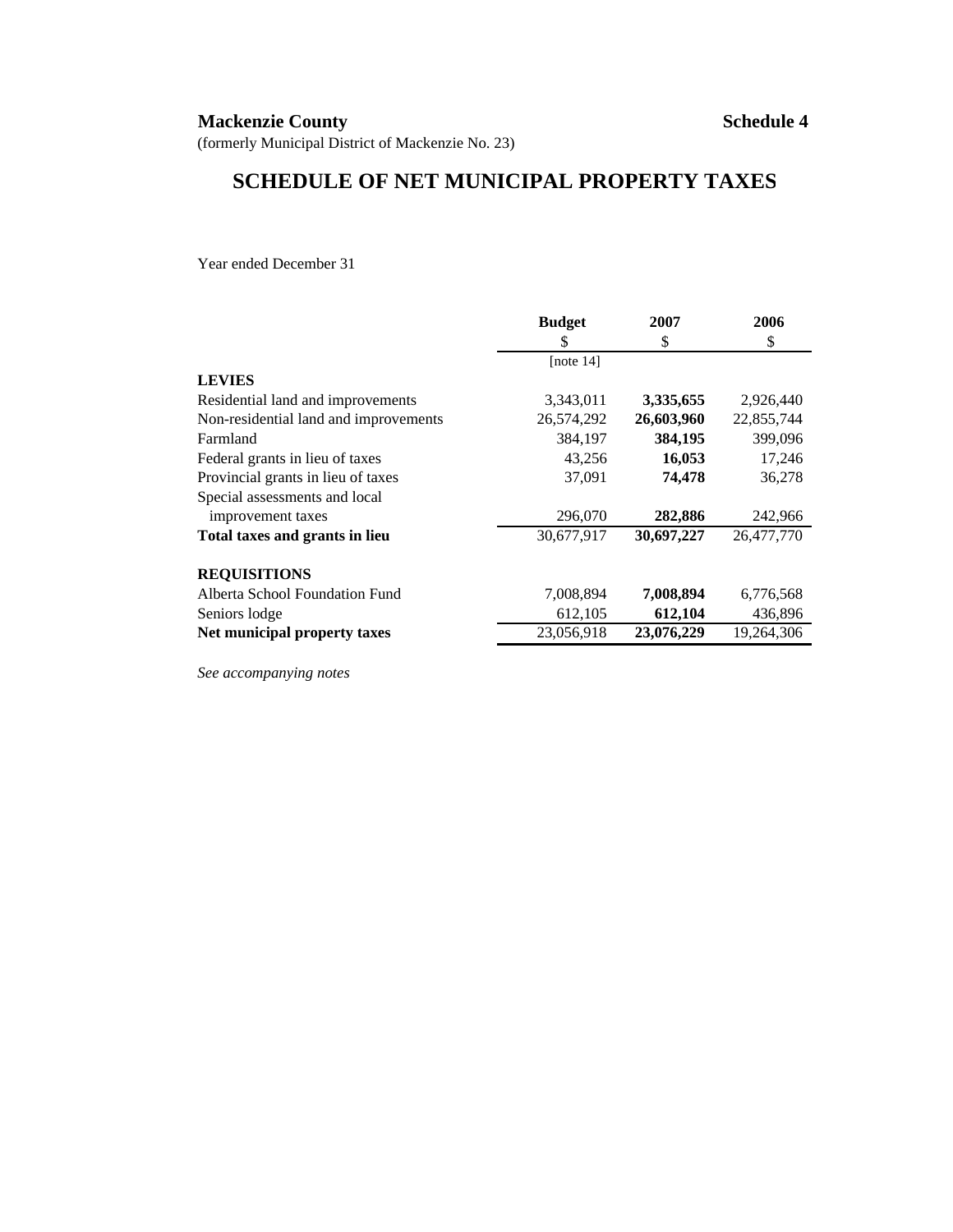## **Mackenzie County Schedule 5**

(formerly Municipal District of Mackenzie No. 23)

# **SCHEDULE OF GOVERNMENT TRANSFERS**

Year ended December 31

| <b>Budget</b><br>S | 2007<br>\$ | 2006<br>\$ |
|--------------------|------------|------------|
| [note $14$ ]       |            |            |
|                    |            |            |
|                    | 17,658     |            |
|                    | 17,658     |            |
|                    |            |            |
| 24,045,300         | 6,279,360  | 5,265,547  |
| 24,045,300         | 6,297,018  | 5,265,547  |
|                    |            |            |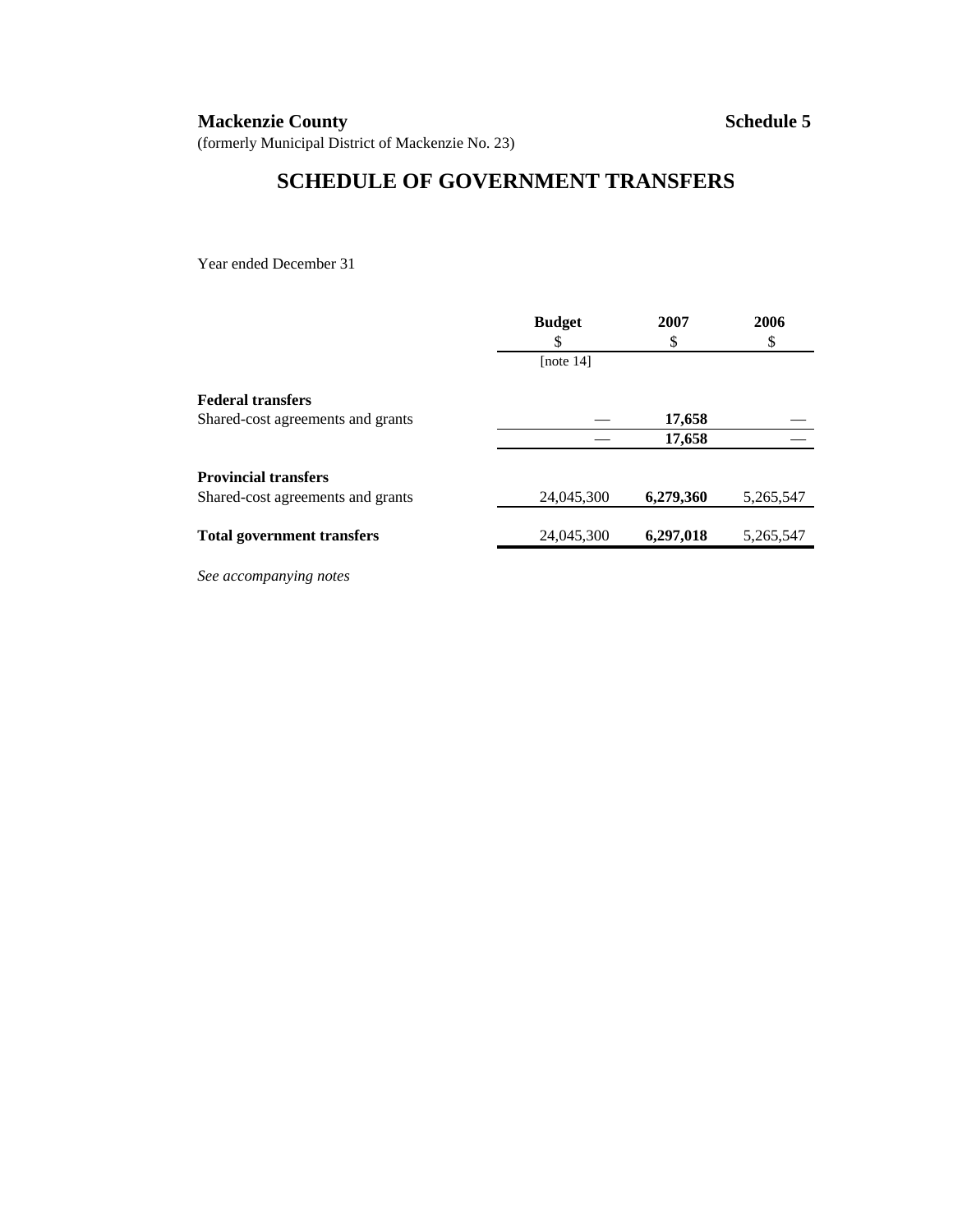### **Mackenzie County Schedule 6**

(formerly Municipal District of Mackenzie No. 23)

# **SCHEDULE OF TOTAL EXPENDITURES BY OBJECT**

Year ended December 31

|                                          | <b>Budget</b> | 2007       | 2006       |
|------------------------------------------|---------------|------------|------------|
|                                          | S             | \$         | \$         |
|                                          | [note 14]     |            |            |
| Salaries, wages and benefits             | 6.147.101     | 6,046,900  | 5,254,184  |
| Contracted and general services          | 12,771,961    | 6,676,918  | 7,654,617  |
| Materials, goods, supplies and utilities | 4,724,191     | 6,070,661  | 2,860,411  |
| Transfers to other governments           | 1,308,859     | 1,465,603  | 1,265,299  |
| Transfers to local boards and agencies   | 1,233,912     | 1,354,456  | 1,173,636  |
| Interest on long-term debt [note 9]      | 349,806       | 345,030    | 368,130    |
| Physical assets acquired                 | 35,961,076    | 9,404,524  | 5,713,042  |
| Other operating expenditures             | 117,200       | 16,885     | 40,803     |
| <b>Total expenditures</b>                | 62.614.106    | 31,380,977 | 24.330.122 |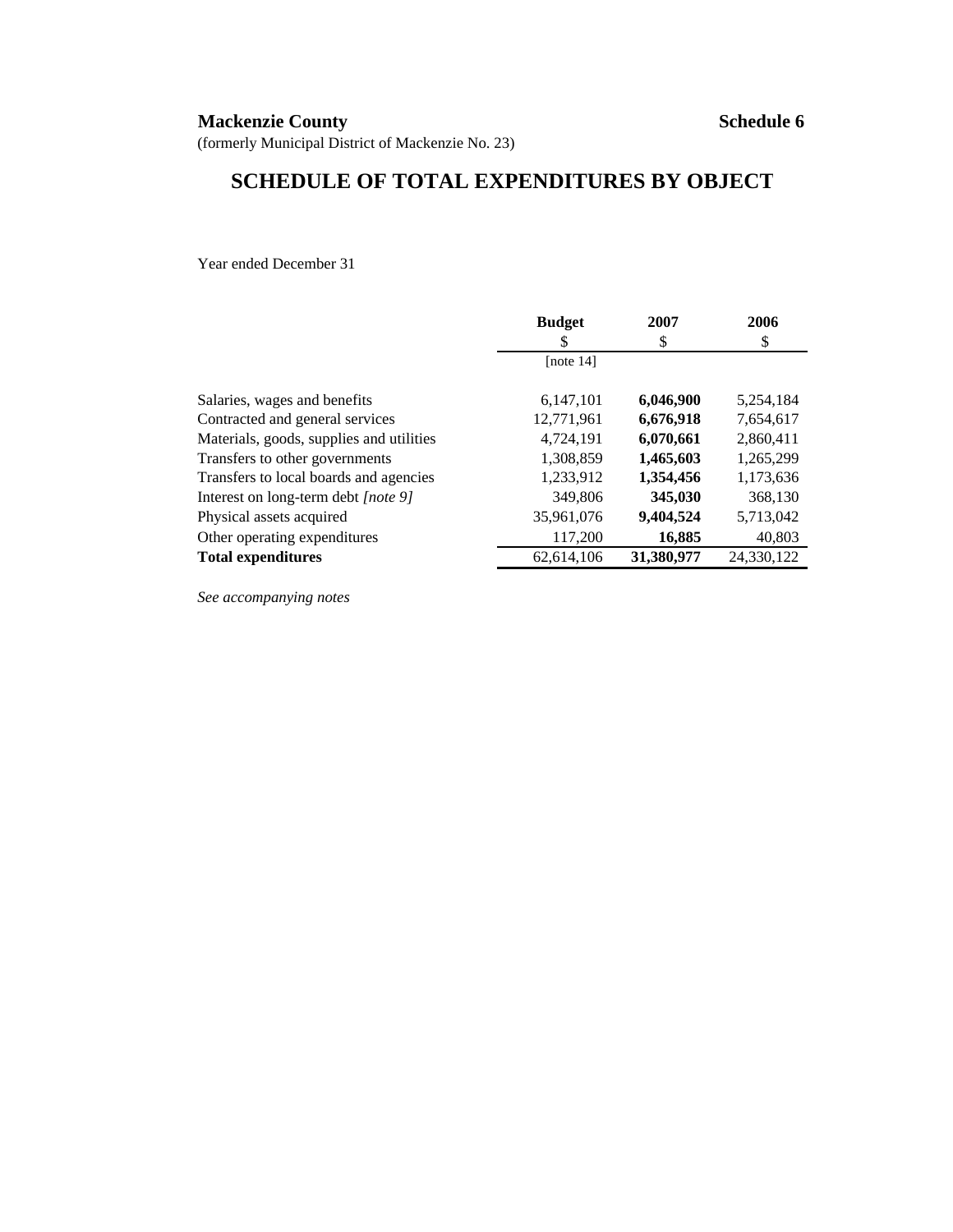# **SCHEDULE OF CHIEF ADMINISTRATIVE OFFICER AND COUNCILOR SALARY AND BENEFITS**

December 31, 2007

|                                                                               |                                   | 2007                  |                    | 2006        |
|-------------------------------------------------------------------------------|-----------------------------------|-----------------------|--------------------|-------------|
|                                                                               | Salary/<br><b>Per Diems</b><br>\$ | <b>Benefits</b><br>\$ | <b>Total</b><br>\$ | Total<br>\$ |
| <b>Ed Froese</b>                                                              | 27,100                            | 721                   | 27,821             | 23,385      |
| Greg Newman (Reeve)                                                           | 24,268                            | 627                   | 24,895             | 19,944      |
| Jim Thompson                                                                  | 15,490                            | 367                   | 15,857             | 16,897      |
| Ray Toews                                                                     | 5,210                             | 114                   | 5,324              |             |
| John W. Driedger                                                              | 34,500                            |                       | 34,500             | 31,725      |
| Lisa Wardley                                                                  | 24,700                            | 642                   | 25,342             | 20,254      |
| Peter Braun                                                                   | 38,900                            | 1,110                 | 40,010             | 33,322      |
| <b>Stuart Watson</b>                                                          | 21,200                            | 512                   | 21,712             | 15,644      |
| Walter Sarapuk                                                                | 30,500                            | 818                   | 31,318             | 26,728      |
| William Neufeld                                                               | 43,968                            |                       | 43,968             | 40,125      |
| Willie Neudorf                                                                | 5,200                             | 143                   | 5,343              | 29,706      |
| Diedrich Driedger                                                             | 8,110                             | 210                   | 8,320              |             |
| Chief Administrative Officer                                                  |                                   |                       |                    |             |
| $(1 \text{ individual in } 2007 \text{ and } 3 \text{ individuals in } 2006)$ | 133,752                           | 20,371                | 154,123            | 153,336     |
|                                                                               | 412,898                           | 25,635                | 438,533            | 411,066     |

- 1. Salary includes regular base pay, bonuses, overtime, lump sum payments, gross honoraria and other direct cash remuneration.
- 2. Benefits include employer's share of all employee benefits and contributions or payments made on behalf of employees including pension, health care, dental coverage, medical and vision coverage, group life insurance, dependent life insurance, accidental disability and dismemberment, and long and short-term disability.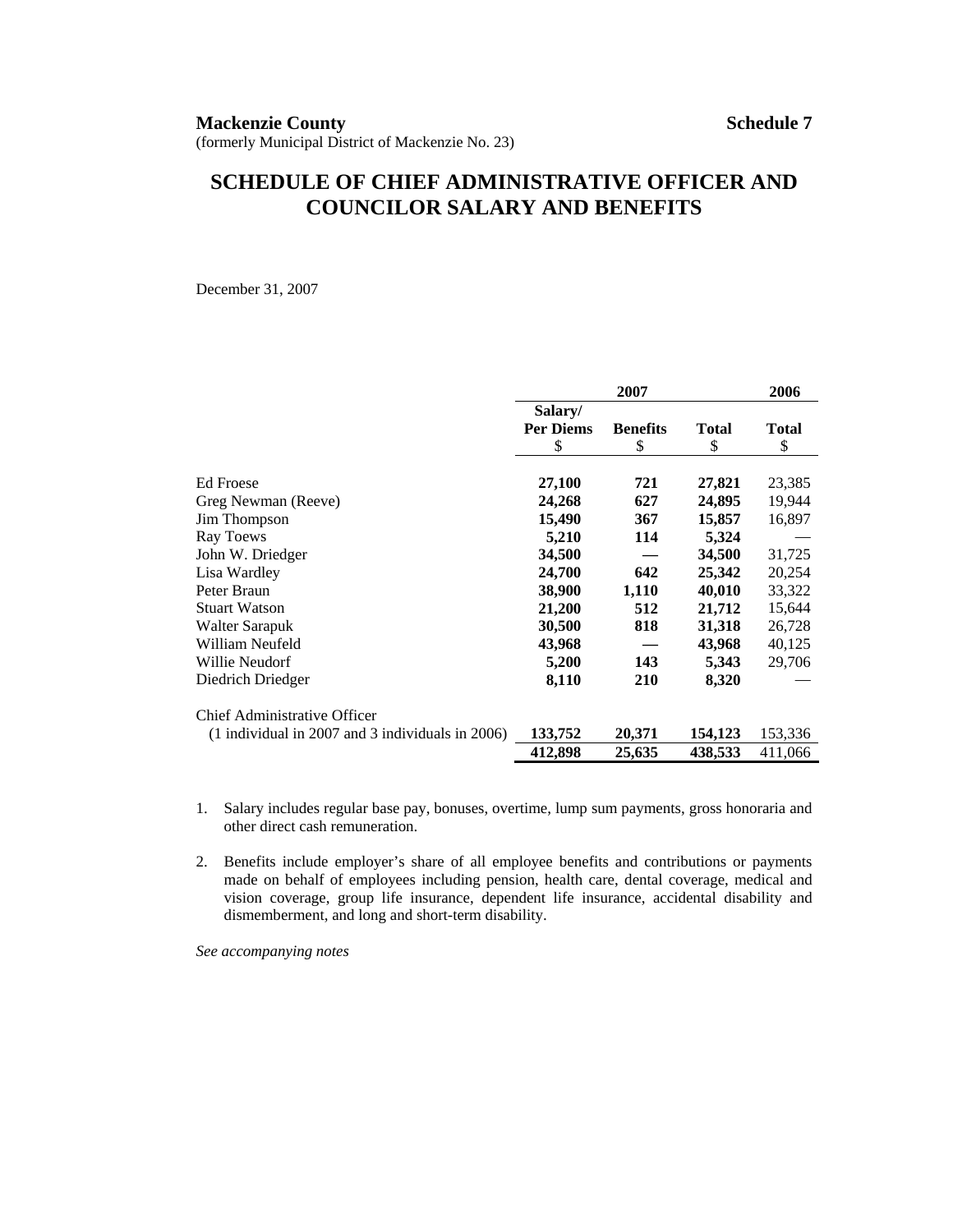**Mackenzie County**  (formerly Municipal District of Mackenzie No. 23)

### **NOTES TO FINANCIAL STATEMENTS**

December 31, 2007

### **1. SUMMARY OF SIGNIFICANT ACCOUNTING POLICIES**

The financial statements of Mackenzie County [the "County"] are prepared by the County's administration in accordance with Canadian generally accepted accounting principles ["GAAP"] which includes financial reporting standards appropriate for local governments recommended by the Public Sector Accounting Board of The Canadian Institute of Chartered Accountants ["CICA"].

The preparation of financial statements in conformity with Canadian GAAP requires administration to make estimates and assumptions that affect the reported amount of assets and liabilities and disclosure of contingent assets and liabilities at the date of the financial statements and the reported amounts of revenues and expenditures during the reporting period. Where measurement uncertainty exists, the financial statements have been prepared within reasonable limits of materiality. Actual results could differ from those estimates.

Schedule 4 - Net Municipal Property Taxes includes requisitions for education and other external organizations that are not part of the municipal reporting entity.

### **Basis of accounting**

Revenues and expenditures are recorded on the accrual basis of accounting. The accrual basis of accounting recognizes revenues as they are earned and measurable. Expenditures are recognized in the period goods and services are acquired and a liability is incurred or transfers are due.

Funds from external parties and earnings thereon restricted by agreement or legislation are accounted for as deferred revenue until used for the purpose specified.

Government transfers and grants are recognized in the financial statements as revenues in the period in which the events giving rise to the transfers occur, providing the transfers are authorized, any eligibility criteria have been met, and reasonable estimates of the amounts can be made.

### **Fund accounting**

Funds are recorded within the financial statements as described below. Transactions between funds are recorded as inter-fund transfers.

#### **i) Operating fund**

 The operating fund reflects the financial activities associated with the provision of general municipal services during the year.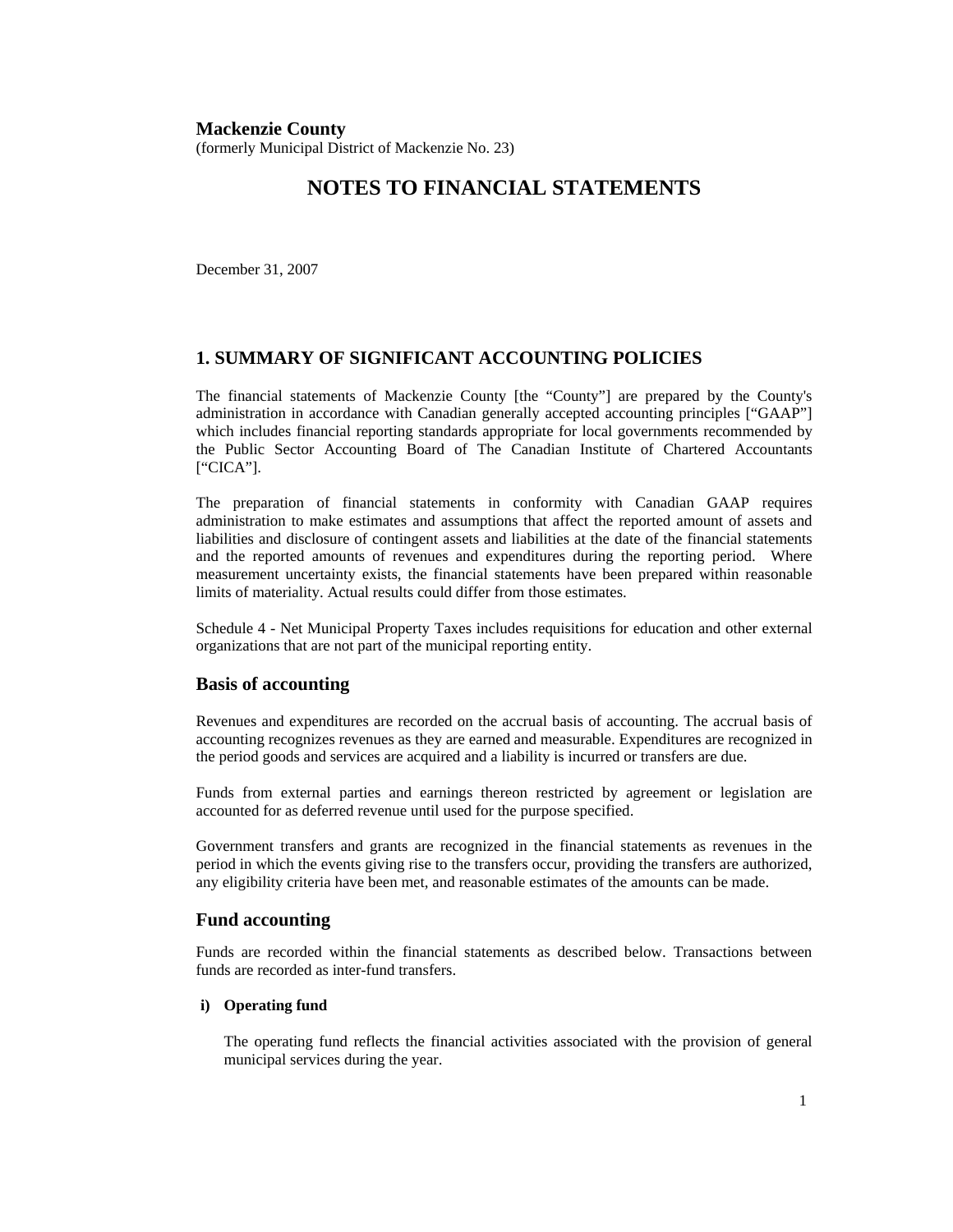(formerly Municipal District of Mackenzie No. 23)

### **NOTES TO FINANCIAL STATEMENTS**

December 31, 2007

### **1. SUMMARY OF SIGNIFICANT ACCOUNTING POLICIES (CONTINUED)**

#### **Fund accounting (continued)**

#### **ii) Capital fund**

 The capital fund reflects the financial activities associated with the acquisition, construction and funding of land, structures and equipment.

#### **iii) Reserve fund**

 The reserve fund reflects funds authorized by the County to be set aside for the funding of future operating or capital expenditures.

#### **Cash and cash equivalents**

Cash and cash equivalents consists of cash and term deposits with original periods to maturity of less than 90 days.

### **Land held for resale**

Land held for resale is recorded at the lower of cost and net realizable value. Cost includes costs for land acquisition and improvements required to prepare the land for servicing such as clearing, stripping and leveling charges. Related development costs incurred to provide infrastructure such as water and wastewater services, roads, sidewalks and street lighting are recorded as physical assets under their respective function. Proceeds from the sale of land held for resale are recorded as operating fund revenues.

### **Over-levies and under-levies**

Over-levies and under-levies arise from the difference between the actual levy made to cover each requisition and the actual amount requisitioned.

If the actual levy exceeds the requisition, the over-levy is accrued as a liability and property tax revenue is reduced. Where the actual levy is less than the requisition amount, the under-levy is accrued as a receivable and as property tax revenue.

Requisition tax rates in the subsequent year are adjusted for any over-levies or under-levies of the prior year.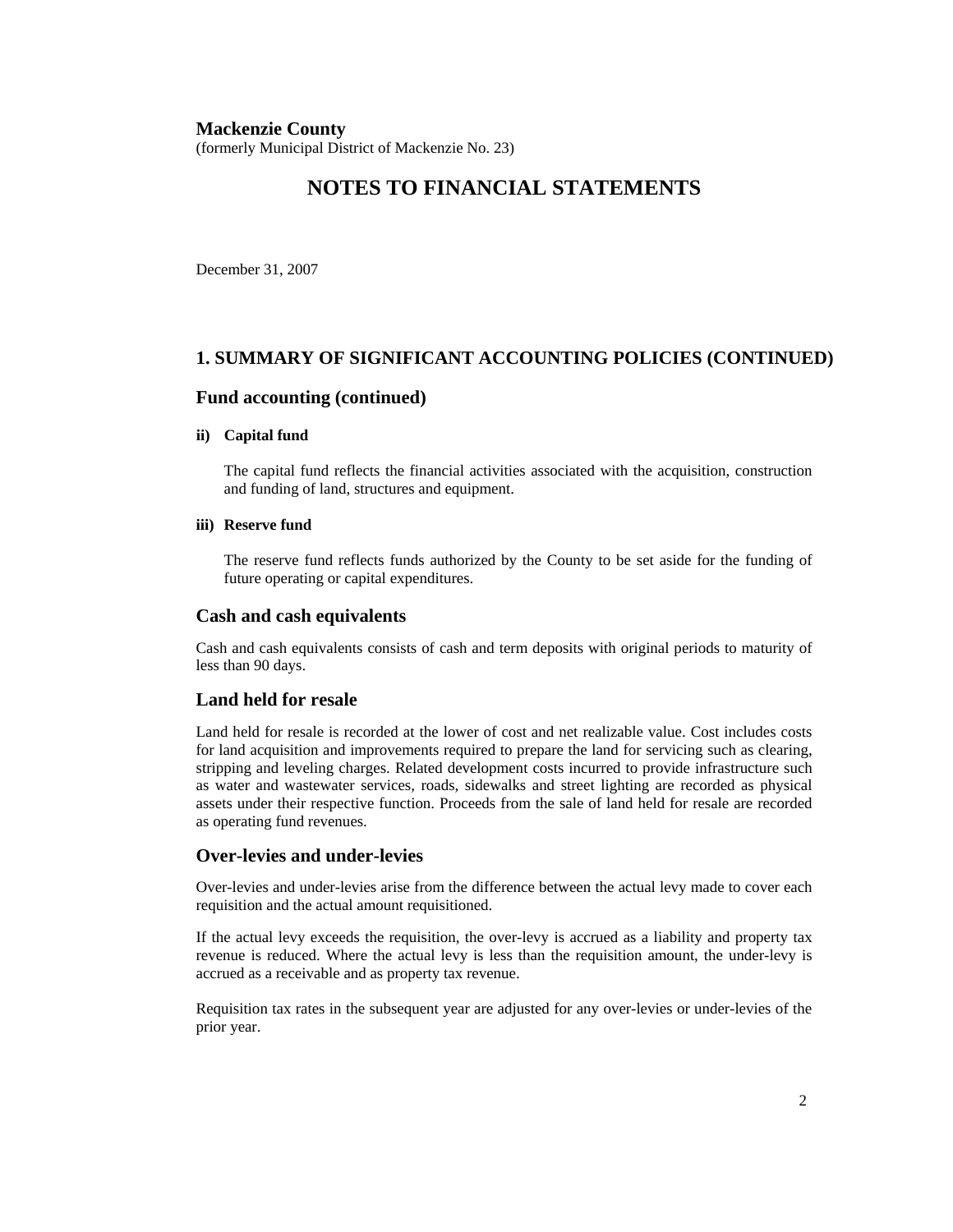#### **Mackenzie County**  (formerly Municipal District of Mackenzie No. 23)

## **NOTES TO FINANCIAL STATEMENTS**

December 31, 2007

### **1. SUMMARY OF SIGNIFICANT ACCOUNTING POLICIES (CONTINUED)**

### **Inventories**

Inventories of parts and supplies are carried at the lower of cost and replacement cost, with cost determined by the average cost method. Gravel pit reserves are recorded at cost and allocated to gravel supplies on a unit of production basis.

### **Land, structures and equipment**

Land, structures and equipment are recognized as expenditures in the period they are acquired. Land, structures and equipment are carried on the statement of financial position at cost. Adjustments are made to relieve the cost of assets for the original cost of assets sold, lost or scrapped where such costs are determinable.

Government contributions for the acquisition of land, structures and equipment are recorded as capital revenue and do not reduce the related land, structures and equipment costs.

Land, structures and equipment for government purposes are not depreciated.

### **Tangible capital assets**

Effective January 1, 2007, the County adopted Accounting Guideline 7 ["PSG-7"] of the Public Sector Accounting Handbook of the CICA with respect to the disclosure of tangible capital assets of local governments. PSG-7 provides transitional guidance on presenting information related to tangible capital assets until Section 3150, Tangible Capital Assets, of the Public Sector Accounting Handbook comes into effect on January 1, 2009.

During 2007, the County continued to work towards compliance with the new recommendations for accounting for tangible capital assets. As of December 31, 2007, although the County is unable to provide detailed disclosures about its tangible capital asset categories, a listing of assets and values for the engineered structures, buildings, machinery and equipment, vehicles and land is in progress and is expected to be substantially completed by December 31, 2008.

The County has determined that historical cost accounting records do not exist for all identified tangible capital assets and it is therefore developing other methods to estimate the cost and accumulated amortization of these assets.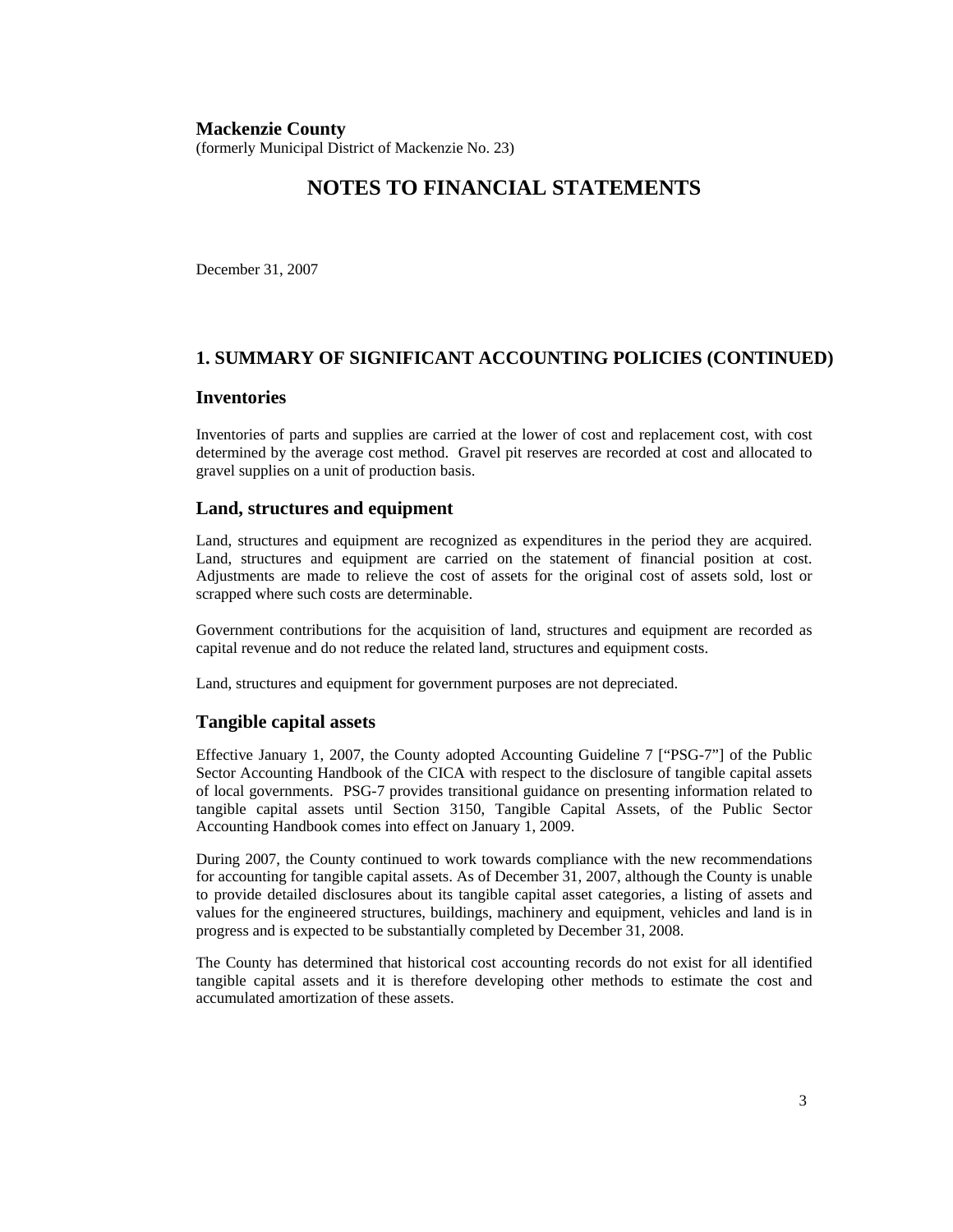(formerly Municipal District of Mackenzie No. 23)

### **NOTES TO FINANCIAL STATEMENTS**

December 31, 2007

### **1. SUMMARY OF SIGNIFICANT ACCOUNTING POLICIES (CONTINUED)**

#### **Tangible capital assets (continued)**

At December 31, 2007, the County has determined that its tangible capital assets will include the following categories, with amortization expected to be provided on a straight-line basis over the assets' estimated useful lives as below:

| Years           |
|-----------------|
| $10-25$ Years   |
| $25 - 50$ Years |
| $10-75$ Years   |
| $5 - 40$ Years  |
| $10 - 25$ Years |
|                 |

### **Gravel pit reclamation**

Estimated future costs for gravel pit reclamation and site restoration are charged to expenditures over the life of each pit based on the amount of material expected to be extracted. Amounts charged to expenditures but not yet paid are included in accounts payable and accrued liabilities. Due to the long-term nature of assumptions made, it is possible that estimates could prove to be materially incorrect and accordingly, the impact on the financial statements for future periods could be material.

#### **Equity in physical assets**

Equity in physical assets represents the County's net investment in its total physical assets after deducting the portion financed by third parties through debenture, bond and mortgage debts, longterm capital borrowing, capitalized leases and other capital liabilities.

#### **Pension expenditure**

The County participates in a multi-employer defined benefit pension plan. This plan is accounted for as a defined contribution plan, whereby contributions are expensed when due.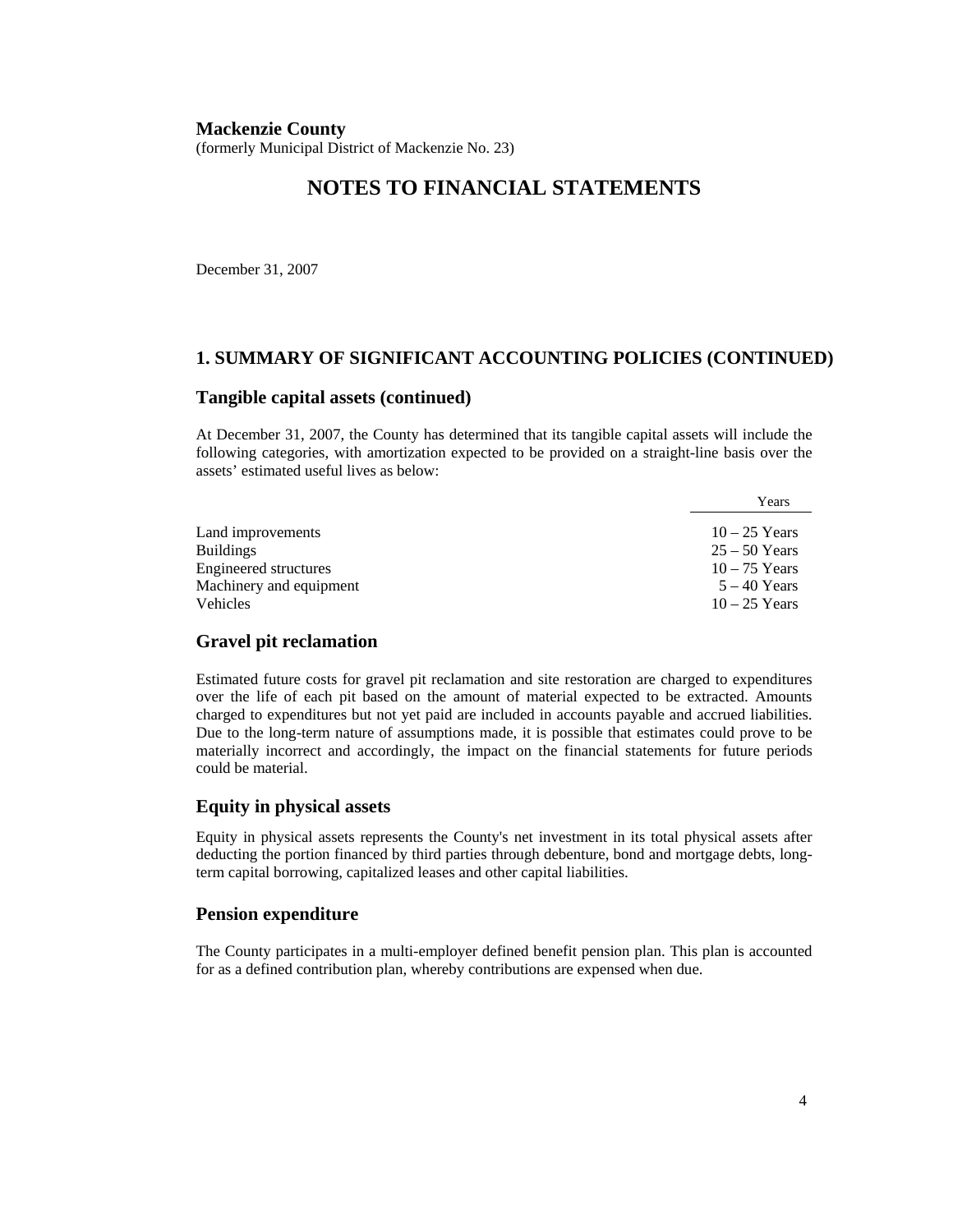(formerly Municipal District of Mackenzie No. 23)

# **NOTES TO FINANCIAL STATEMENTS**

December 31, 2007

### **2. BANK LINE OF CREDIT**

The County has an operating line of credit of \$5,950,000 [2006 - \$6,000,000] of which nil [2006 – nil] was utilized at December 31, 2007. The line of credit bears interest at prime less 0.25%  $[6.25\%; 2006 - 6.00\%].$ 

### **3. TAXES RECEIVABLE**

|                                   | 2007<br>\$ | 2006<br>\$ |
|-----------------------------------|------------|------------|
|                                   |            |            |
| Taxes receivable -                |            |            |
| Current                           | 420,113    | 250,693    |
| Arrears                           | 102,437    | 100,570    |
|                                   | 522,550    | 351,263    |
| Allowance for uncollectible taxes | (10,000)   | (10,000)   |
|                                   | 512,550    | 341,263    |

### **4. INVENTORIES**

|                     | 2007<br>S | 2006<br>\$ |
|---------------------|-----------|------------|
| Gravel              | 413,727   | 496,490    |
| Parts and supplies  | 410,339   | 552,227    |
| Gravel pit reserves | 910,323   |            |
|                     | 1,734,389 | 1,048,717  |

### **5. LAND, STRUCTURES AND EQUIPMENT**

|                         | 2007<br>\$ | 2006<br>\$ |
|-------------------------|------------|------------|
| Engineering structures  | 79,409,497 | 71,495,980 |
| <b>Buildings</b>        | 3,803,326  | 4,246,068  |
| Vehicles                | 4,503,352  | 4,400,893  |
| Machinery and equipment | 4,507,235  | 5,333,527  |
| Land                    | 1,443,194  | 658,394    |
|                         | 93,666,604 | 86,134,862 |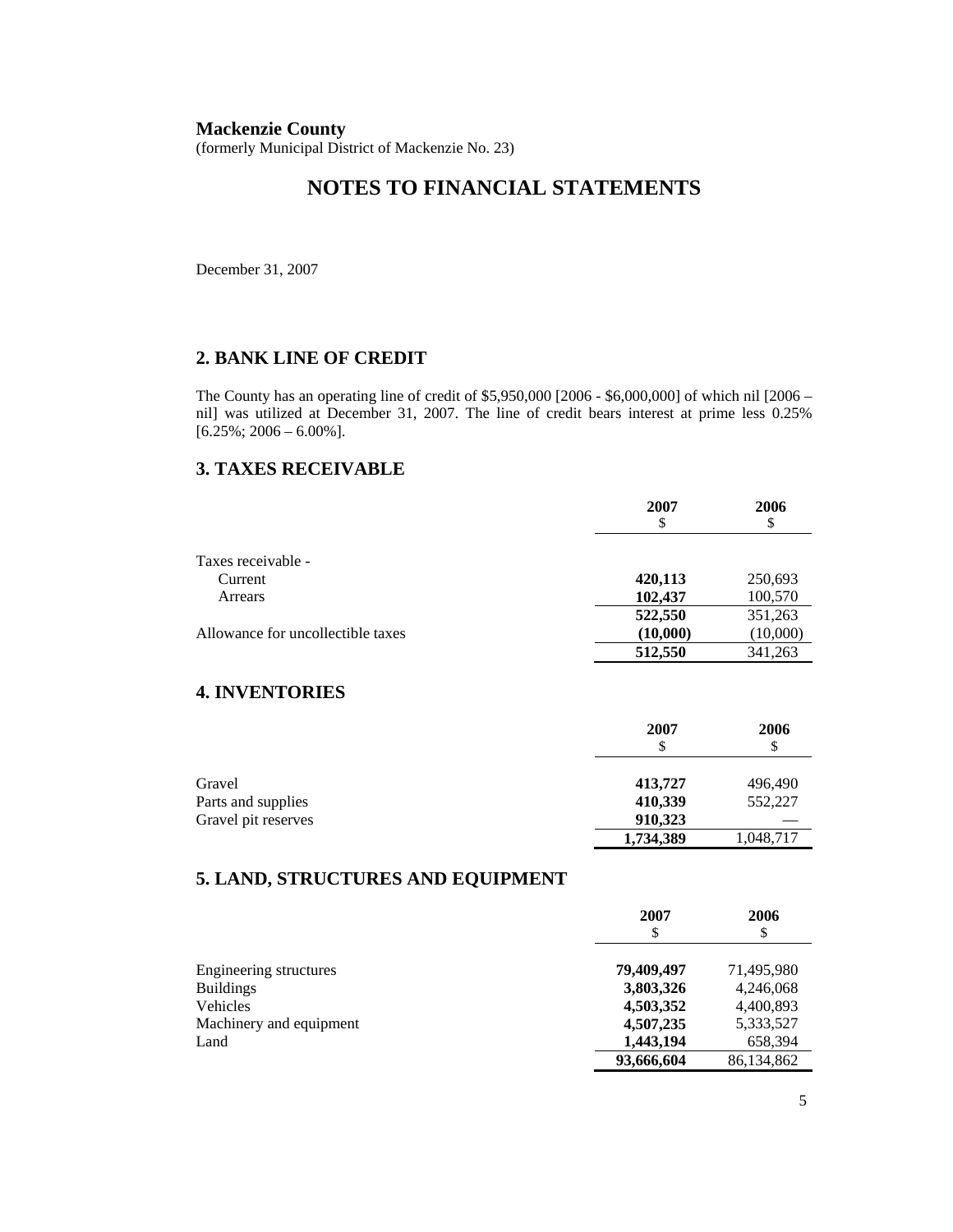(formerly Municipal District of Mackenzie No. 23)

# **NOTES TO FINANCIAL STATEMENTS**

December 31, 2007

### **6. ACCOUNTS PAYABLE AND ACCRUED LIABILITIES**

|                                 | 2007      | 2006      |
|---------------------------------|-----------|-----------|
|                                 |           |           |
| Trade payables and accruals     | 3,940,824 | 3,538,366 |
| Gravel pit reclamation          | 689,948   | 442,975   |
| Employee payable                | 354,445   | 318,886   |
| Long-term debt interest payable | 42,891    | 47,197    |
|                                 | 5,028,108 | 4,347,424 |

### **7. DEPOSIT LIABILITIES**

|                  | 2007<br>\$ | 2006<br>\$ |
|------------------|------------|------------|
| <b>Utilities</b> | 52,062     | 49,540     |
| Land lot sales   | 669        | 669        |
|                  | 52,731     | 50,209     |

### **8. DEFERRED REVENUE**

|                            | 2007      | 2006      |
|----------------------------|-----------|-----------|
| Prepaid local improvements | 131.371   | 84.773    |
| Restricted grant funding   | 4.448,019 | 1,054,817 |
|                            | 4,579,390 | 1,139,590 |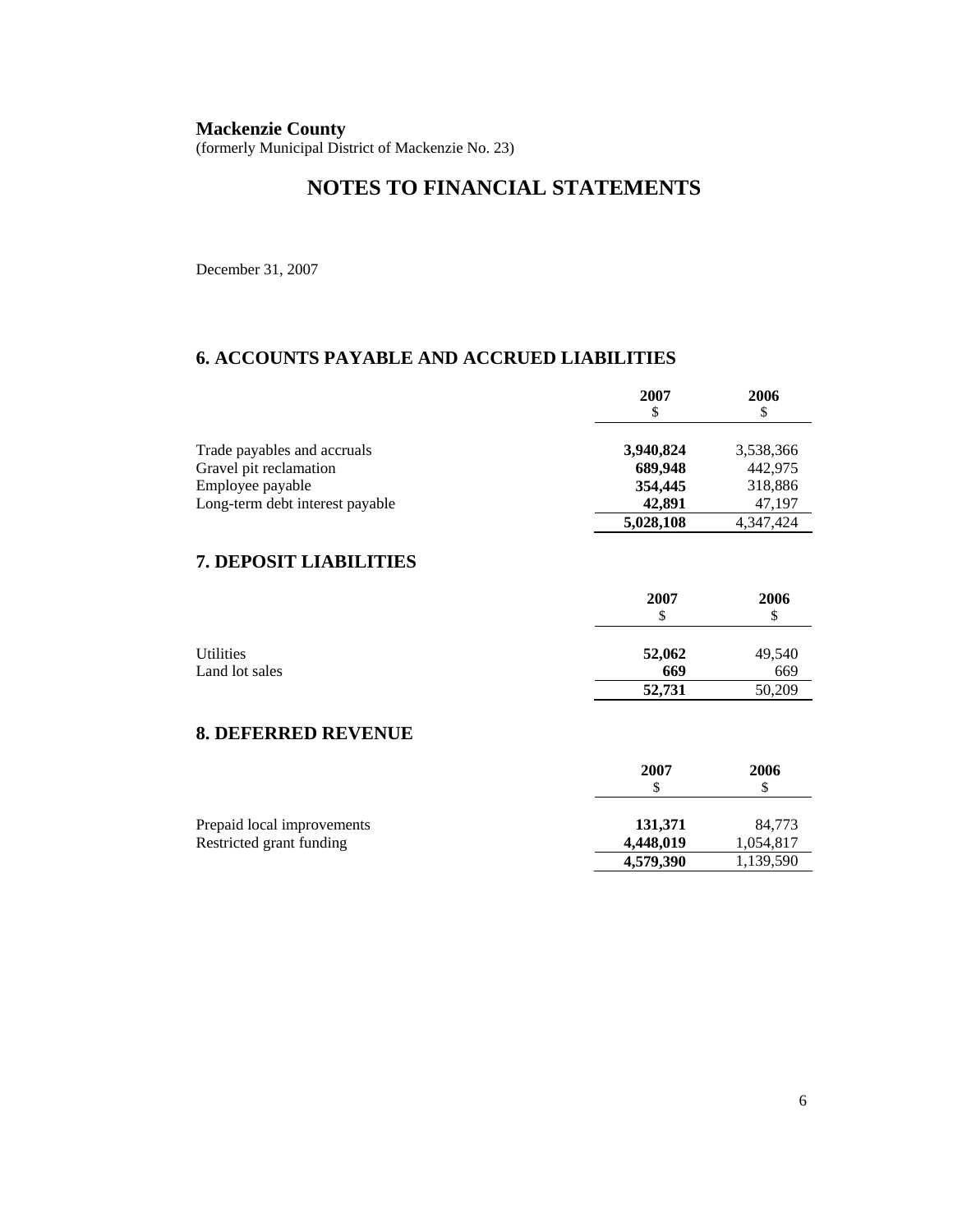(formerly Municipal District of Mackenzie No. 23)

### **NOTES TO FINANCIAL STATEMENTS**

December 31, 2007

### **9. LONG-TERM DEBT**

|                                          | 2007      | 2006      |
|------------------------------------------|-----------|-----------|
|                                          | \$        | \$        |
| Debentures -                             |           |           |
| <b>Alberta Capital Finance Authority</b> |           |           |
| 5.75%, due 2011                          | 289,457   | 352,259   |
| 5.375%, due 2012                         | 1,960,700 | 2,294,924 |
| 4.875%, due 2013                         | 267,257   | 304,840   |
| 4.23%, due 2014                          | 2,970,388 | 3,328,055 |
| 3.77%, due 2015                          | 410,426   | 453,634   |
| 4.453%, due 2016                         | 339,893   | 370,000   |
| 4.311%, due 2017                         | 141,445   |           |
| 4.311%, due 2017                         | 72,986    |           |
| 4.501%, due 2027                         | 182,312   |           |
| 12.00%, due 2007                         |           | 100,033   |
|                                          | 6.634.864 | 7,203,745 |

For qualifying debentures, the Province of Alberta rebates 50% of interest in excess of 8%, 9% and 11% to a maximum annual rate of 12.5%, depending on the date borrowed. Debenture debt is issued on the credit and security of the County at large.

The County's total cash payment for interest was \$349,335 [2006 - \$373,379] for the year ended December 31, 2007.

Principal and interest repayment requirements on long-term debt over the next five years and to maturity are as follows:

|             | <b>Principal</b> | <b>Interest</b><br>\$ | <b>Total</b><br>\$ |
|-------------|------------------|-----------------------|--------------------|
|             |                  |                       |                    |
| 2008        | 931,995          | 303,832               | 1,235,827          |
| 2009        | 976,820          | 259,007               | 1,235,827          |
| 2010        | 1,023,834        | 211,993               | 1,235,827          |
| 2011        | 1,073,145        | 162,682               | 1,235,827          |
| 2012        | 1,041,811        | 110,959               | 1,152,770          |
| To maturity | 1,587,259        | 149,249               | 1,736,508          |
|             | 6,634,864        | 1,197,722             | 7,832,586          |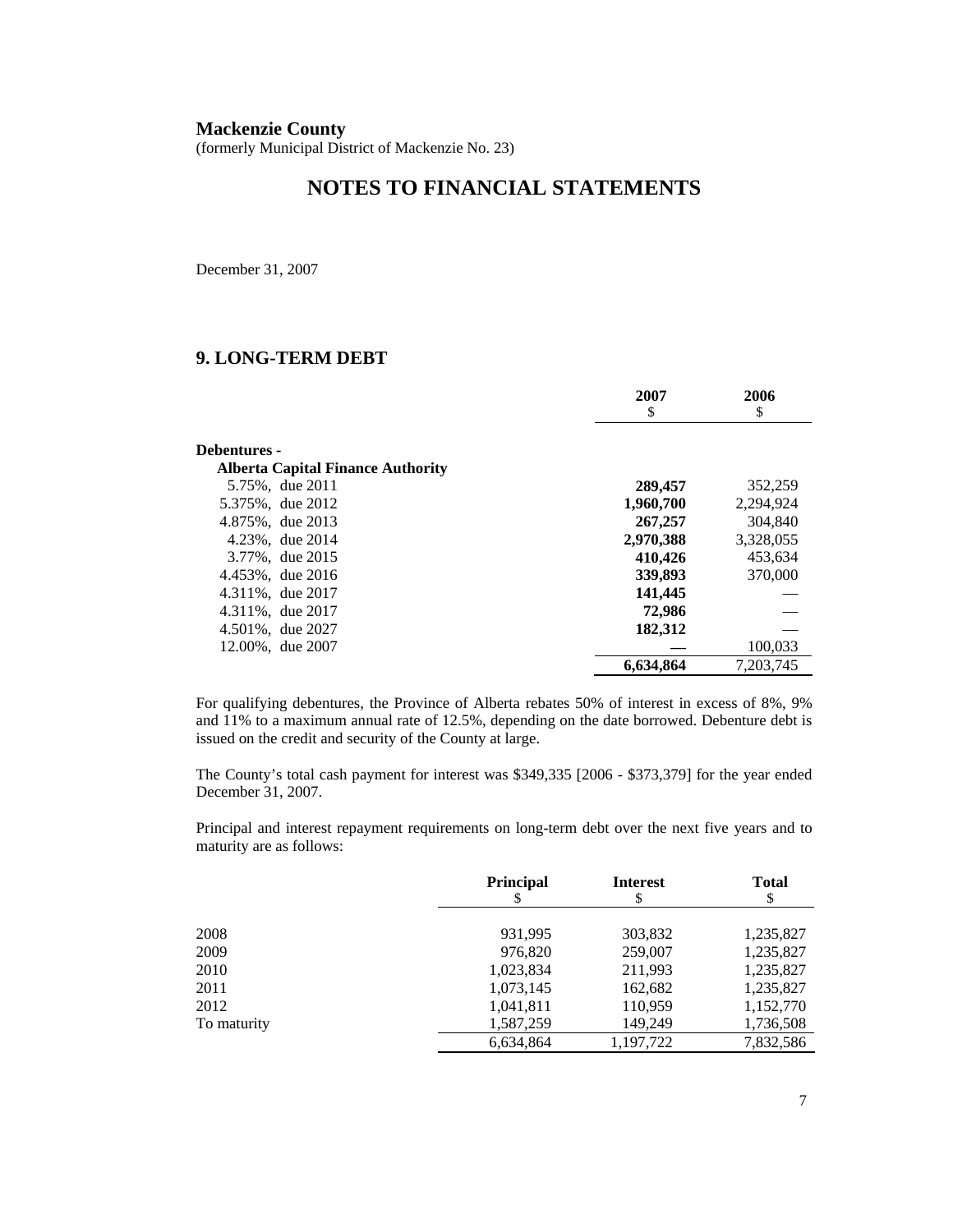(formerly Municipal District of Mackenzie No. 23)

### **NOTES TO FINANCIAL STATEMENTS**

December 31, 2007

### **9. LONG-TERM DEBT (CONTINUED)**

Section 276(2) of the Municipal Government Act requires that debt and debt limits as defined by Alberta Regulation 255/00 for the County be disclosed as follows:

|                                                             | 2007<br>S               | 2006                    |
|-------------------------------------------------------------|-------------------------|-------------------------|
| Total debt limit<br>Total debt                              | 41,902,693<br>6,634,864 | 38,587,697<br>7,203,745 |
| Amount by which debt limit exceeds debt                     | 35,267,829              | 31,383,952              |
| Service on debt limit<br>Service on debt                    | 6,983,782<br>1,235,827  | 6,426,433<br>1,305,973  |
| Amount by which debt servicing limit exceeds debt servicing | 5,747,955               | 5,120,460               |

The debt limit is calculated at 1.5 times revenue of the County [as defined in Alberta Regulation 255/00] and the debt service limit is calculated at 0.25 times such revenue. Incurring debt beyond these limitations requires approval by the Minister of Municipal Affairs. These thresholds are guidelines used by Alberta Municipal Affairs to identify municipalities that could be at financial risk if further debt is acquired. The calculation taken alone does not represent the financial stability of the County. Rather, the financial statements must be interpreted as a whole.

### **10. CONTINGENCIES**

In the normal conduct of operations, various legal claims are pending against the County in connection with road maintenance and construction and other matters. The County carries liability insurance, subject to certain deductibles and policy limits, against such claims. Administration believes that the County has recognized adequate provisions for probable and reasonably estimable liabilities associated with these claims, and that their ultimate resolutions will not have a material adverse effect on the financial position of the County or its financial activities.

The County is a member of the Alberta Local Authorities Reciprocal Insurance Exchange. Under the terms of the membership, the County could become liable for its proportionate share of any claim losses in excess of the funds held by the exchange. Any liability incurred would be accounted for as a current transaction in the year of the settlement.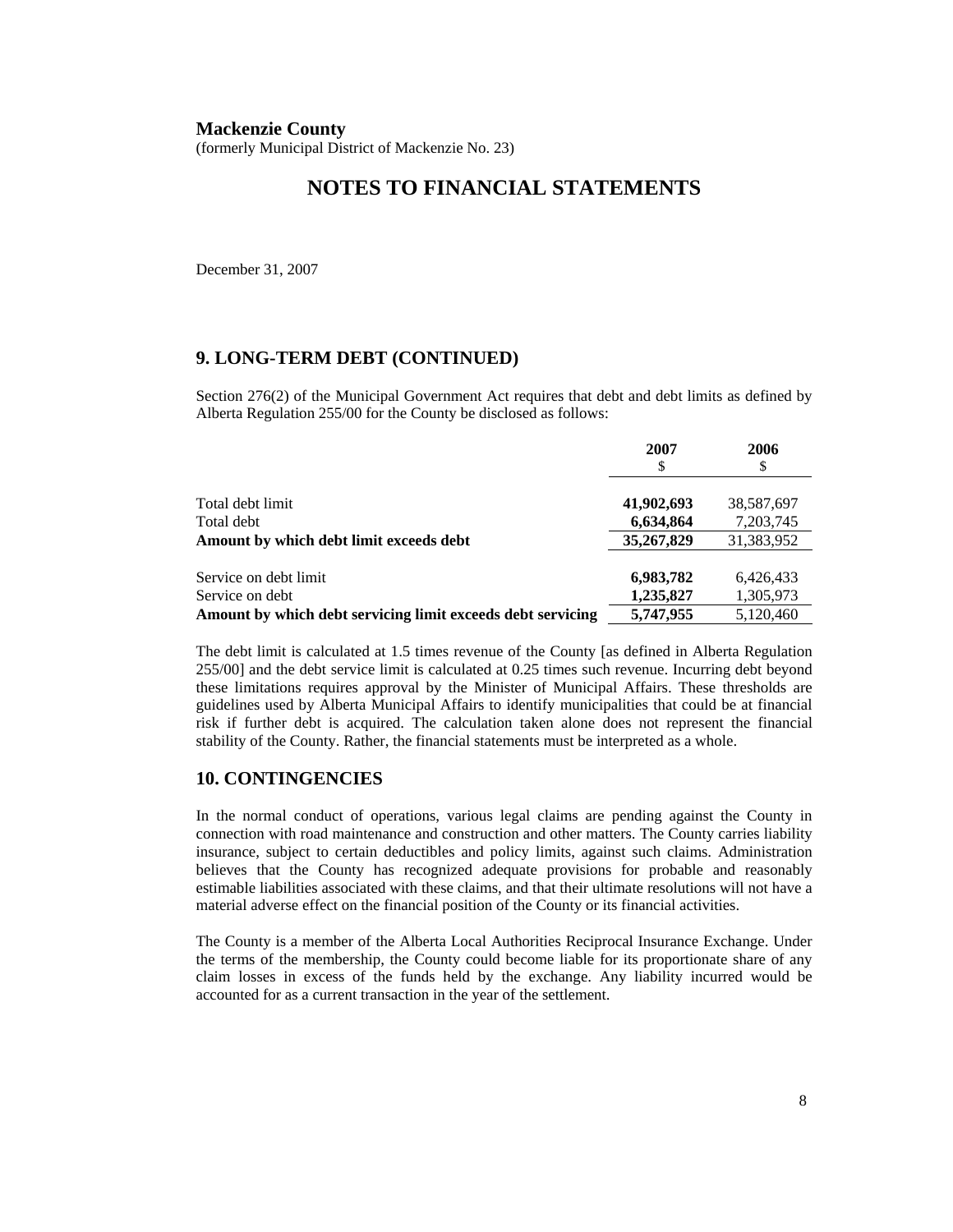(formerly Municipal District of Mackenzie No. 23)

### **NOTES TO FINANCIAL STATEMENTS**

December 31, 2007

### **11. RESERVE FUND**

Reserves have been established as follows:

|                                              | 400 L      | ∠vvv       |
|----------------------------------------------|------------|------------|
|                                              | S          | \$         |
| <b>Operating</b>                             |            |            |
| General operating                            | 2,016,538  | 2,199,844  |
| Gravel reserve                               | 277,900    | 810,263    |
| Prepaid local improvements and off-site levy | 649,515    | 545,235    |
| Recreation and parks                         | 206,204    | 106,438    |
| Subdivision development                      | 169,103    | 134,018    |
| <b>Total operating reserves</b>              | 3,319,260  | 3,795,798  |
|                                              |            |            |
| Capital                                      |            |            |
| Emergency equipment                          | 834,263    | 387,351    |
| General roads                                | 5,353,373  | 4,418,737  |
| General capital                              | 3,377,087  | 2,896,286  |
| Vehicle replacement                          | 986,702    | 140,221    |
| <b>Total capital reserves</b>                | 10,551,425 | 7,842,595  |
| <b>Total reserves</b>                        | 13,870,685 | 11,638,393 |

The total reserves balance includes approximately \$7,097,000 that is committed to projects commenced and/or tendered in 2007.

### **12. LOCAL AUTHORITIES PENSION PLAN**

Employees of the County participate in the Local Authorities Pension Plan ["LAPP" or the "Plan"] which is covered by the Public Sector Pension Plans Act. The Plan serves approximately 159,936 employees and 407 employers. It is financed by employer and employee contributions and investment earnings of the LAPP Fund.

The County is required to make current service contributions to the Plan of 7.75% of pensionable earnings up to the Canada Pension Plan Year's Maximum Pensionable Earnings and 10.64% for the excess. Employees of the County are required to make current service contributions of 6.75% of pensionable salary up to the year's maximum pensionable salary and 9.64% of the excess.

The current service contributions by the County to the LAPP in 2007 were \$222,330 [2006 - \$155,867]. Total current service contributions by the employees of the County to the LAPP in 2007 were \$252,012 [2006 - \$136,982].

At December 31, 2006, the Plan disclosed an actuarial deficiency of \$746,651,000.

**2007 2006**